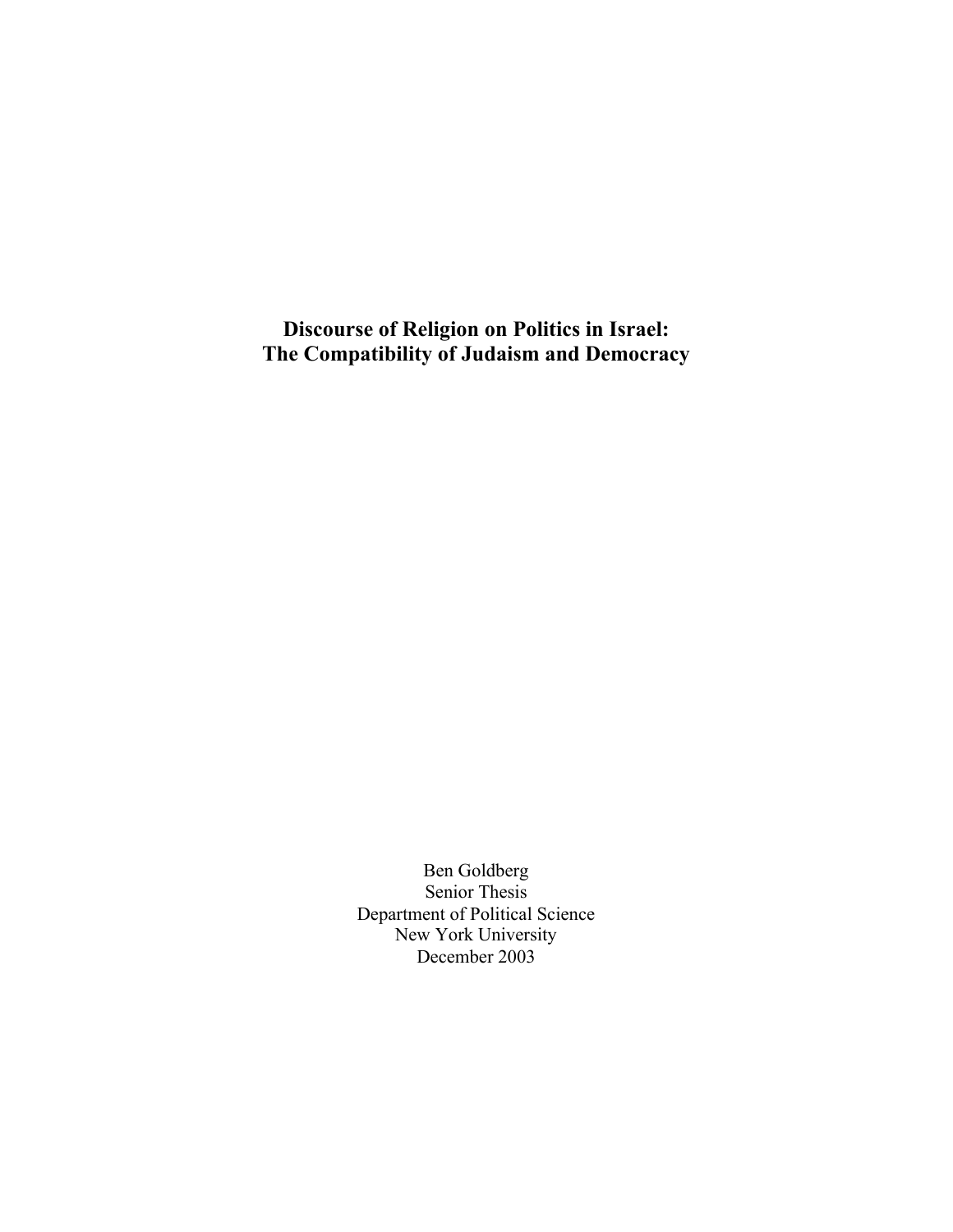# INTRODUCTION

As far back as 1897, organized by Theodore Herzl, Jewish people around the world dreamed of having their own state – a state to live in with Judaism as the prevailing theme. Along side these efforts, there have been others in recent centuries that have fought for the separation of religion and state. In 1948, the dream came true with the creation of Israel. To this day, however, the role and compatibility of religion and politics has remained a strong focal point of countless debates, particularly between the religious and non-religious members of a particular society. In this paper, I examine the role Judaism has and does play in Israeli politics, and its compatibility with democracy – whether or not democracy really works in Israel. More precisely, I look at the history of religion and politics – the conflicts, the framework, the Cabinet, and its affect on civil liberties – in Israel.

#### Religion and Politics

As defined by Charles Liebman in his book *Religion, Democracy, and Israeli Society*, "religion and politics deals with socio-political issues related to religion and the organizations, political parties, and interest groups concerned with these issues" (1). Once these political institutions are developed, each one is likely to establish its own interests and legitimate them in religious terms. This means that while it may not be clear how these interests relate to the religious values or needs of the religious population, it can be clearly seen in terms of how it relates to the organization's own needs. Nevertheless, the organization will "claim that its demands are legitimate because it is defending a religious community" (Liebman 1-2). While this may seem unfair to the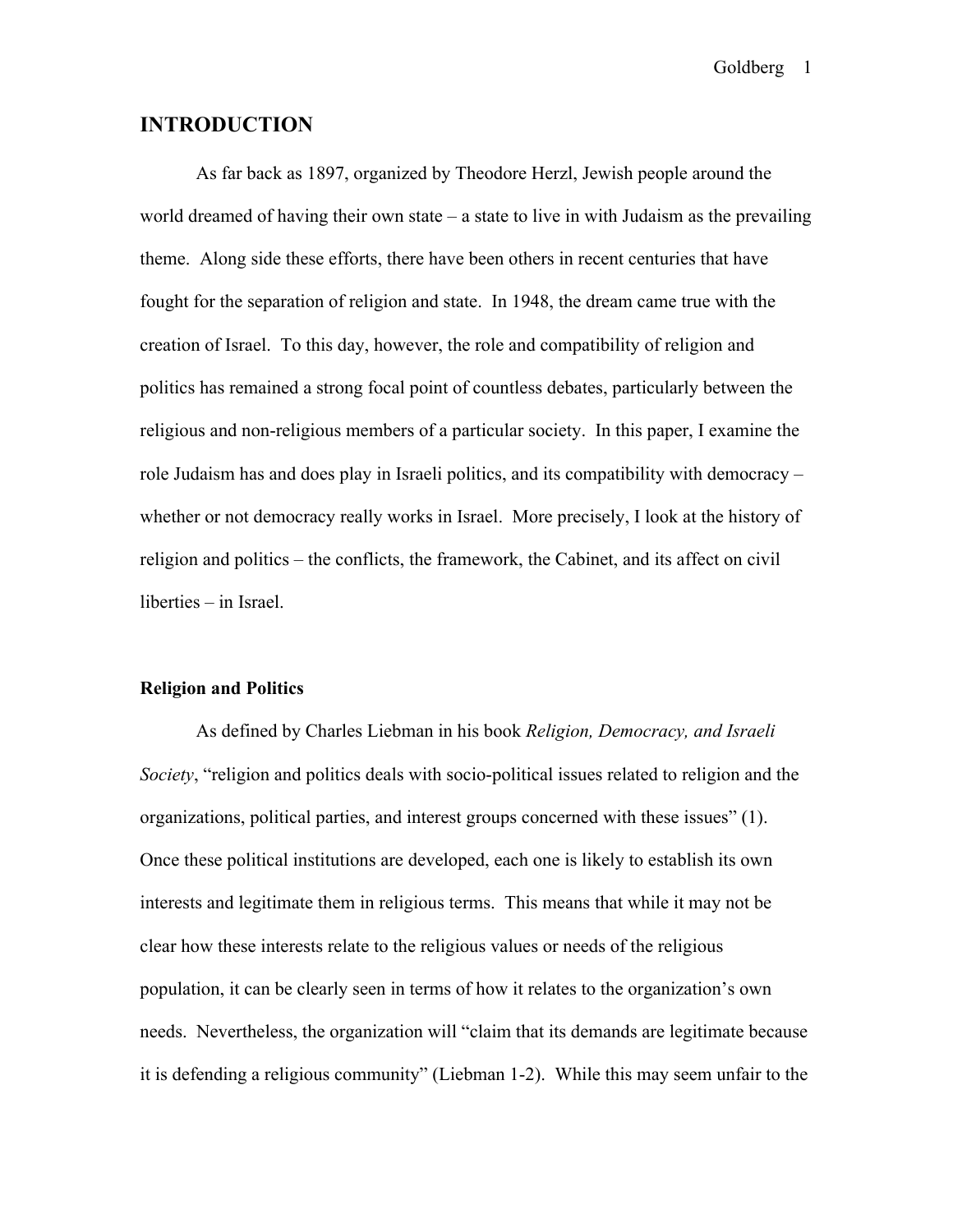common person, in fact the same sort of behavior is perpetuated by secular organizations, the salient difference being that they legitimate their behavior in different terms. Still, it remains quite clear that the very act of participating in the political arena has some degree of influence on religion. First, by a religious group participating in politics, a "religious elite" is created. This is done not to make the religious leaders more powerful, but rather, to make the political leaders of the religious groups more powerful.

Furthermore, as Liebman points out, the more important question becomes how religion, "viewed as an aspect of culture, influences the broader political culture and public policy" (2). And of course, the reverse question can be asked – how does public policy and political culture affect religion?

Looking at specific examples, one can see how different religions influence political culture. The Catholic Church, for example, is opposed to abortion – they contend that the fetus should be treated just as any other human would be treated. Jews forbid manual labor, among other things, on the Sabbath. Both Muslims and Jews do not allow the eating of pig's meat. As a result, Catholics oppose legalizing abortion, Muslim and Jewish restaurants don't serve pork, and Jewish establishments are closed on the Sabbath. There is a large degree of commonality within Judaism, Islam, and Catholicism. All three religions stress the obligation of the state to help prevent the individual from sinning. Obviously, though, one's commitment to his religion is going to help anticipate one's political beliefs.

There is yet another way religion can influence politics. "Religion not only projects ideas about what is right and what is wrong, it projects images or conceptions about the nature of the world" (4). This means that without even knowing it, whether one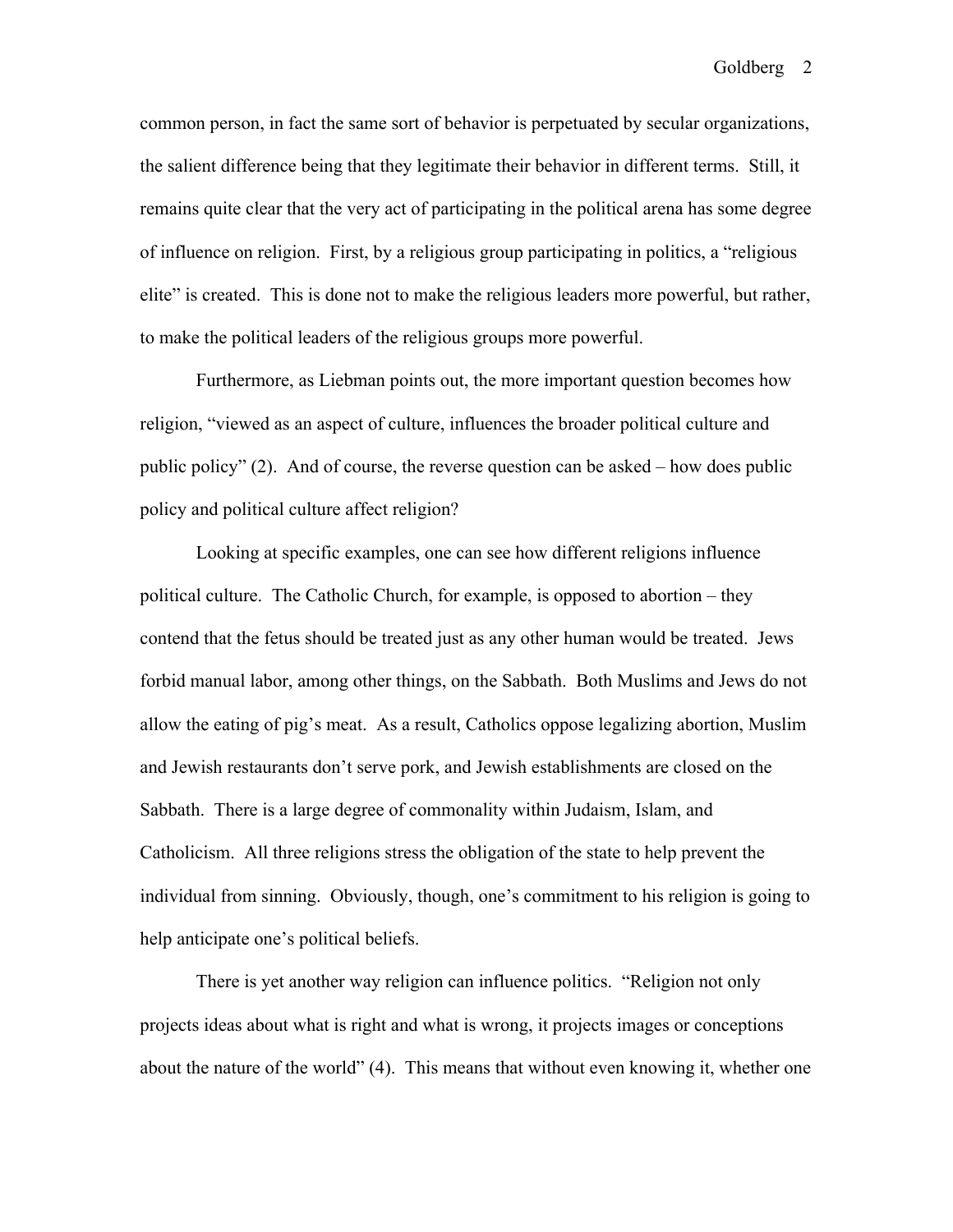is religious or not, these conceptions will break through our culture and as a result, help shape our thinking. When people feel disgust at something that is done, or on the contrary, happiness, it can be said that these feelings are "transmitted and reinforced" by religious norms, and only help to illustrate these so-called conceptions (5). Additionally, religion can influence society "not only by what it says but by how it is structured; its hierarchical structure" (9). This structure projected in the church helps influence perceptions of how one ought to be governed.

Of course the opposite case may also be true – religion can be affected by the political culture. Generally speaking, those who believe this tend to be the less religious. Often times, it was accepted by both the religious as well as the simple believers that the hand of G-d could explain most things. Others were called "academic reductionists" (11) – those who explained all religious phenomenon as affected or caused by a non-religious cause.

### Religion in the State

With all of these factors in mind, it is important to look further at the relationship between religion and politics, in regard to the state. Demands made by religious citizens often only benefit the interests of one particular group. Of course, there are many different versions of the religion-state relationship. Often those who promote the strict separation of religion and state are themselves anti-religious. However, in cases when the Jews, Muslims, or Christians are the majority, sentiments of separation are voiced by "minority religions who fear discrimination by the dominant [one]" (15). Obviously,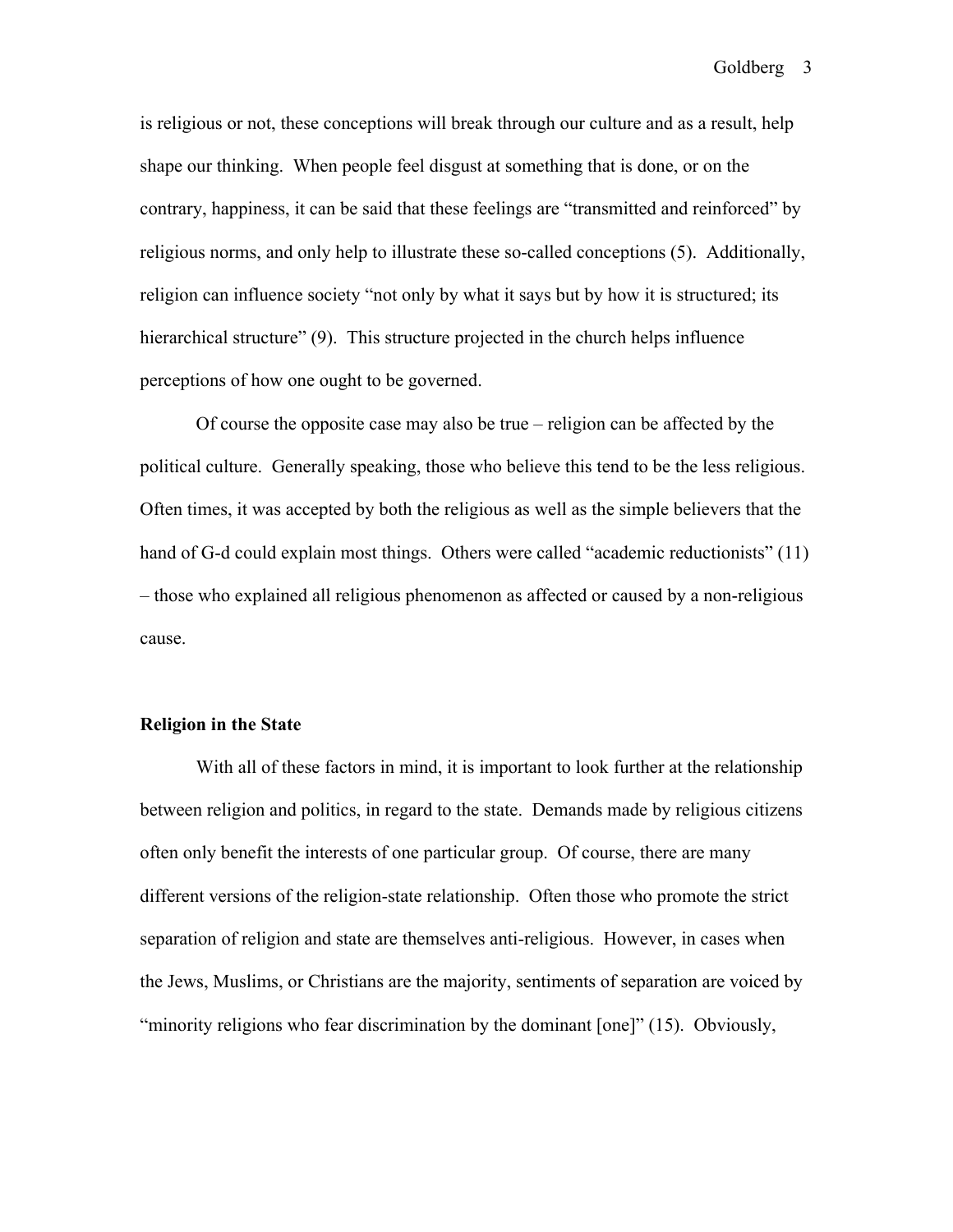there are many reasons behind the beliefs of both sides – those against separation, and those who support it. I will address this topic in more detail later in the paper.

First, though, it is necessary to look at religion's basic role in the Jewish State – in particular, in modern Israel. Israel is a very interesting country in which to observe the role of religion in politics, since it is strikingly different than most Western democracies. While the way in which Israel is run makes it a democracy, its population groups are decidedly non-Western.

Based on Israel's history, the role of religion is clearly an important one. In 1948, Israel gained its independence, just three years after the end of the Nazi Holocaust. "The period 1945 to 1967," however, "saw a change in Jewish fortunes from victims to victors" (Sharkansky 6). Believers viewed these events as redemption, while even the non-religious and anti-religious saw parallels with the Hebrew Bible. Israel's Declaration of Independence characterized the state as Jewish and guaranteed equality to all Israelis, regardless of ethnicity, religion, or sex. "More clearly than any other major religion, Judaism combines ethnicity with doctrines in ways that challenge simple description" (6). All Jews are made to feel at home in Israel, whether they are atheists or agnostics, religious or anti-religious.

The Jewish Bible brings forth infinite disputes and leaves them unresolved. The trials and tribulations, tales and truths conveyed in the Jewish Bible were transmitted orally, written, and rewritten over many years. One such story details the Jews plight into the Promised Land, and how they had to "accommodate themselves to foreign neighbors and outsiders more powerful than themselves. Jewish survival has been maximized by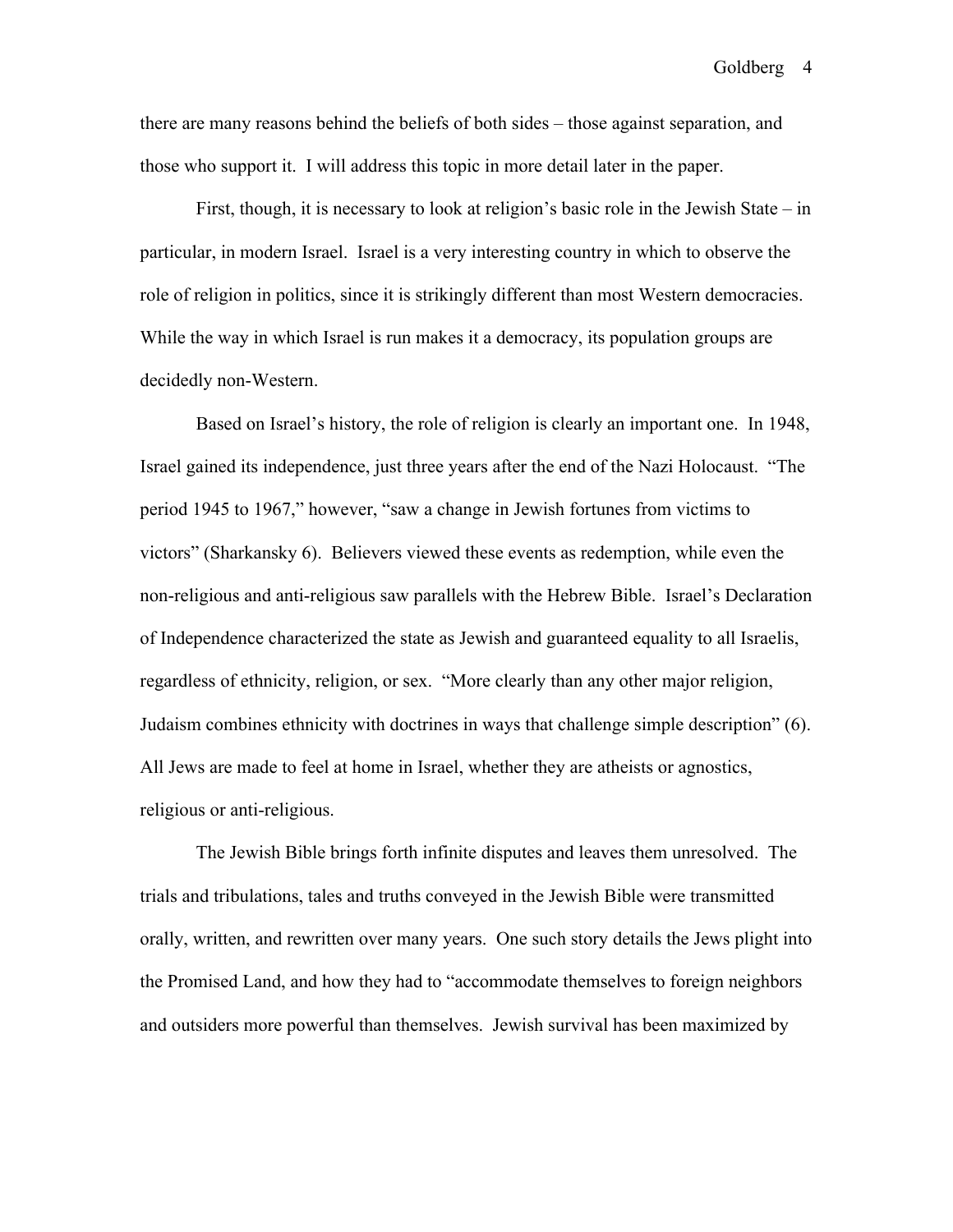intellectual flexibility, creativity, and a capacity to deal with ambiguities and uncertainties" (8).

Jewish doctrines, rituals, and governance issues have changed – sometimes significantly – since the biblical period. If one looks at the history of Jewish communal government, he or she can see that "in different periods and countries" there were "varieties of self-rule, dependence on, and autonomy from Gentile authorities" (8). As a result, modern Jews have learned to adjust to the cultures that they live in.

Of course, there are many different varieties of Jews. In America, the majority of Jews can be classified as Conservative or Reform (8). In Israel, however, these categorizations are generally not used; rather, there are the religious and non-religious. The degree to which the non-religious Jews in Israel practice, however, is much different than that of the typical non-religious Jew in America. For example, many of them follow Sabbath and dietary laws, but still are not as "religious" as those who consider themselves Orthodox.

Obviously, in Israel, the Jews constitute the largest portion of the population. They make up approximately eighty-three percent of the population, and an even larger percentage of the parliament (known as the Knesset, which will be further discussed later) (9). The other seventeen percent of the population includes Muslims, Christians, and Druze. Since there are so many different types of Jews, much dispute is raised in regards to religion, ethnicity, and politics. While there are many aspects that are cause for debate, there is one that I intend to focus on: which aspects of religious law should be enforced by the state? This includes the observance of the Sabbath, the sale of non-

Goldberg 5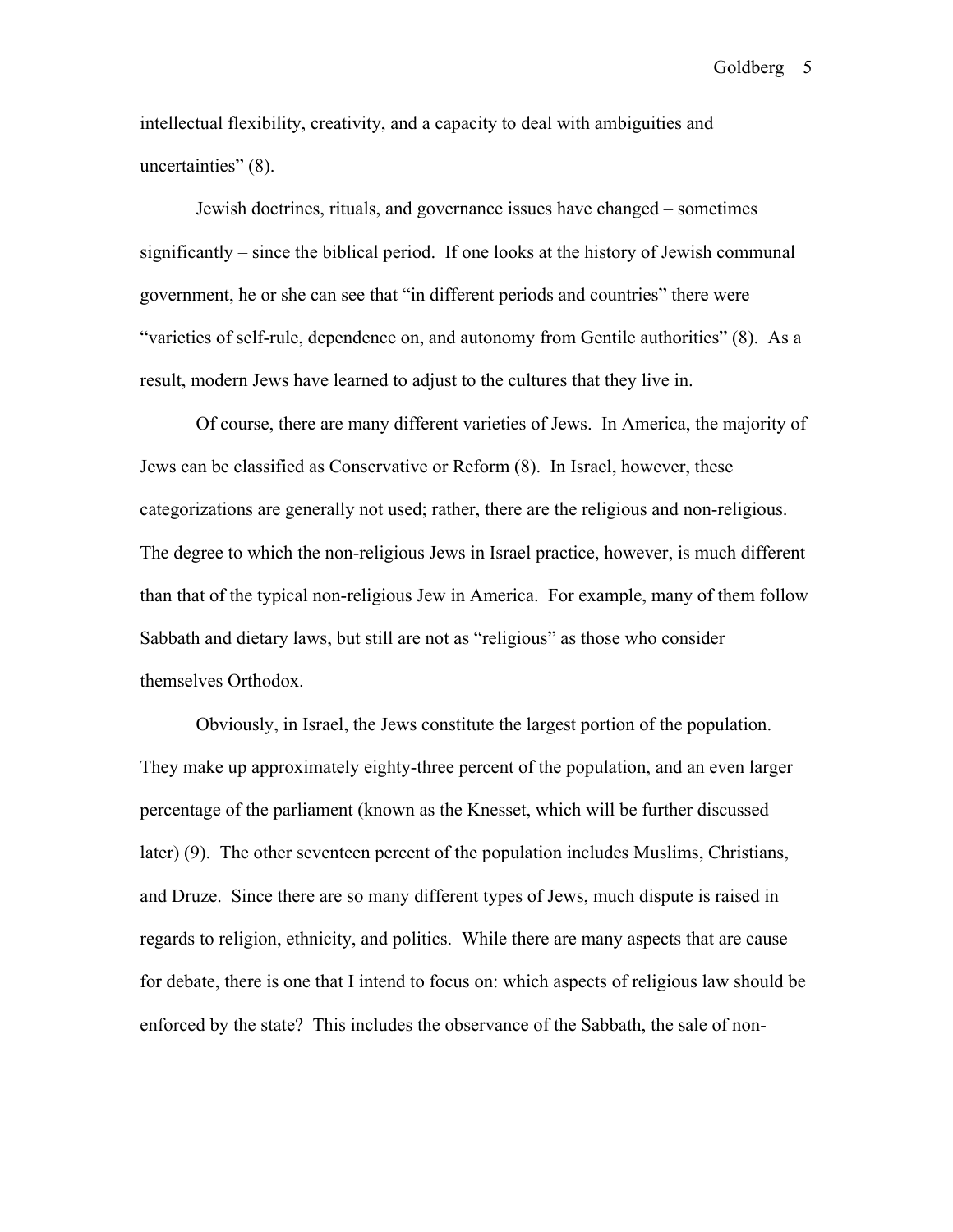kosher food, the who should be considered a Jew controversy, as well as that of who should perform marriages and divorces.

In order to begin to answer that question, it is important to note that, sometimes, religion is "simply the expression of ethno-national and even class differences" (Liebman 20). This means that, according to Liebman, religion often promotes and strengthens respect for law and authority. At the same time, though, he stresses that religion does not promote other essential values that lead to a democratic society. First, democracy "presupposes a large measure of tolerance for the opinions of others" (21). Religion, on the other hand, stresses intolerance for those beliefs that contradict the beliefs of the religion. Secondly, religion which "asserts absolute notions concerning what is right and what is true socializes its adherents to a polarized and dichotomized world" (21). And finally, religion is less concerned about the political process of the political system and more about the outcome or output of that system.

## POLITICAL SYSTEMS AND RELIGIOUS ESTABLISHMENTS

The political system and the religious establishment have thus far existed together in Israel, albeit sometimes uncomfortably, under what has been called the "status quo" (Birnbaum 27). This status quo was made up of laws and their meanings that helped to build Orthodox Judaism a place in Israel. Even though Israel is not a theocracy, religion plays an important role in the state. As discussed later in this paper, Israel "continued, in a modified form, the millet system of the Ottoman Empire" (Edelman 206). Obviously, if it were up to the extremely religious fanatics, Israel would in fact be a theocracy. It is important here to distinguish between the "rule of law" adhered to by the secularists, and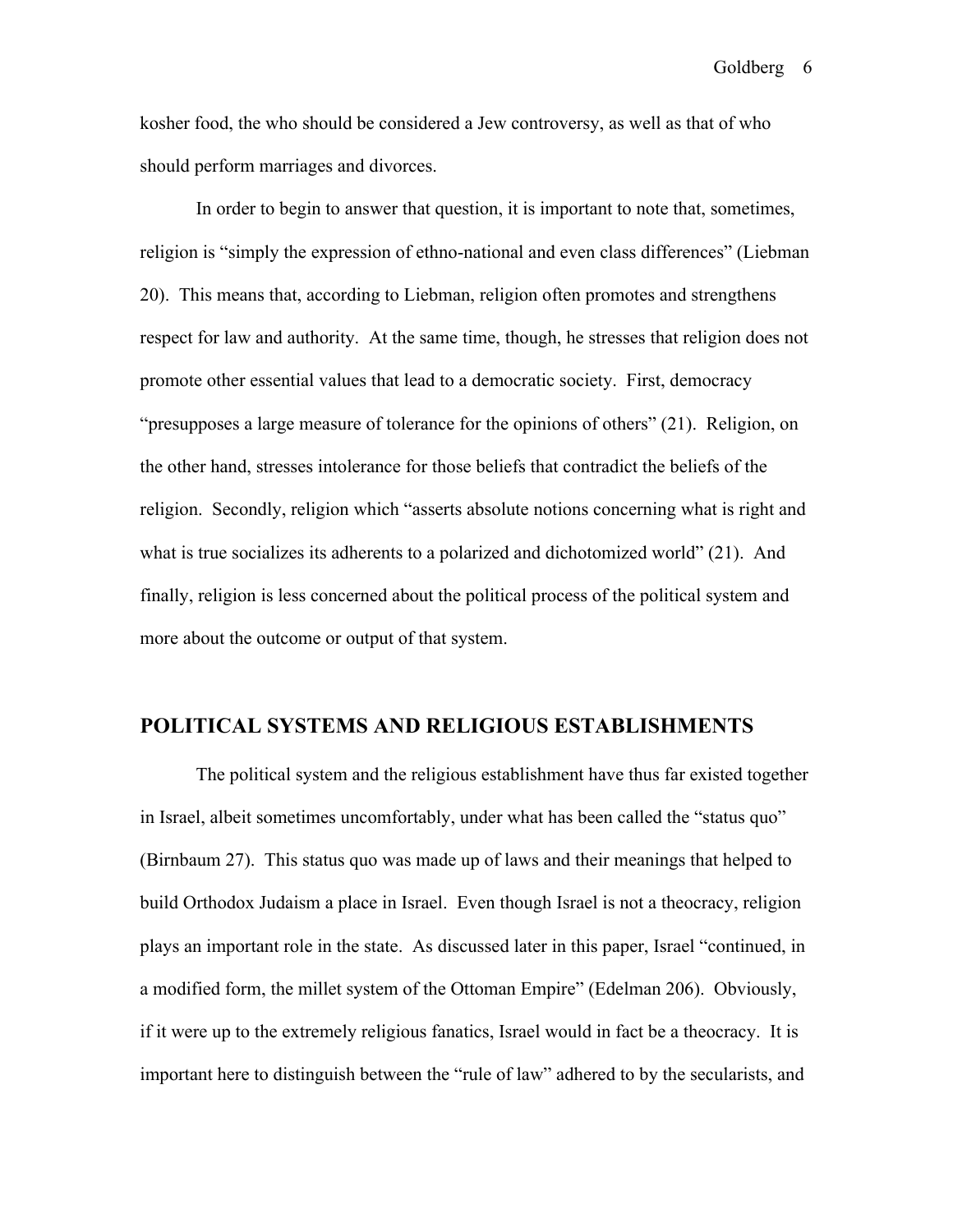the "rule of the Torah," or religious law. Furthermore, the term "freedom of conscience," as used in Israel, can be seen in direct contradiction to the same term as it is used in the United States. Depending on who is using the term – secularists or religious parties – this term can mean different things. For the secularists, it refers to the "freedom from religious infringement upon the lives of the secular population" (Birnbaum 28). As for the religious, the term refers to a Jew "safeguarding his freedom of conscience only if he lives in obedience of the Torah law" (28).

### Conflict and Compromise

Thus, the status quo has been introduced in order to reduce the amount of fighting between the secular and the religious. It becomes obvious, though, that the religious parties have a disproportionate influence in the Knesset, in relationship to their minority status. In order to understand why this is so, it is necessary to look at the structure of the Israeli Cabinet and its history.

Two organizations laid the groundwork for the independence of the State of Israel: the Knesset Israel and the Zionist Organization. "The character of government, together with the political party system, the electoral system, and party relationships was inherited by the new state from its predecessors" (29). In turn, Israel's political and constitutional development has been greatly affected by this legacy. The religious establishment left to Israel by its precursors can be seen as yet another legacy. As a result, this system of government and religious establishment are "deeply entrenched in the new state." The main characteristic of the Israeli government, then, is the interdependence between the government and the religious establishment (30).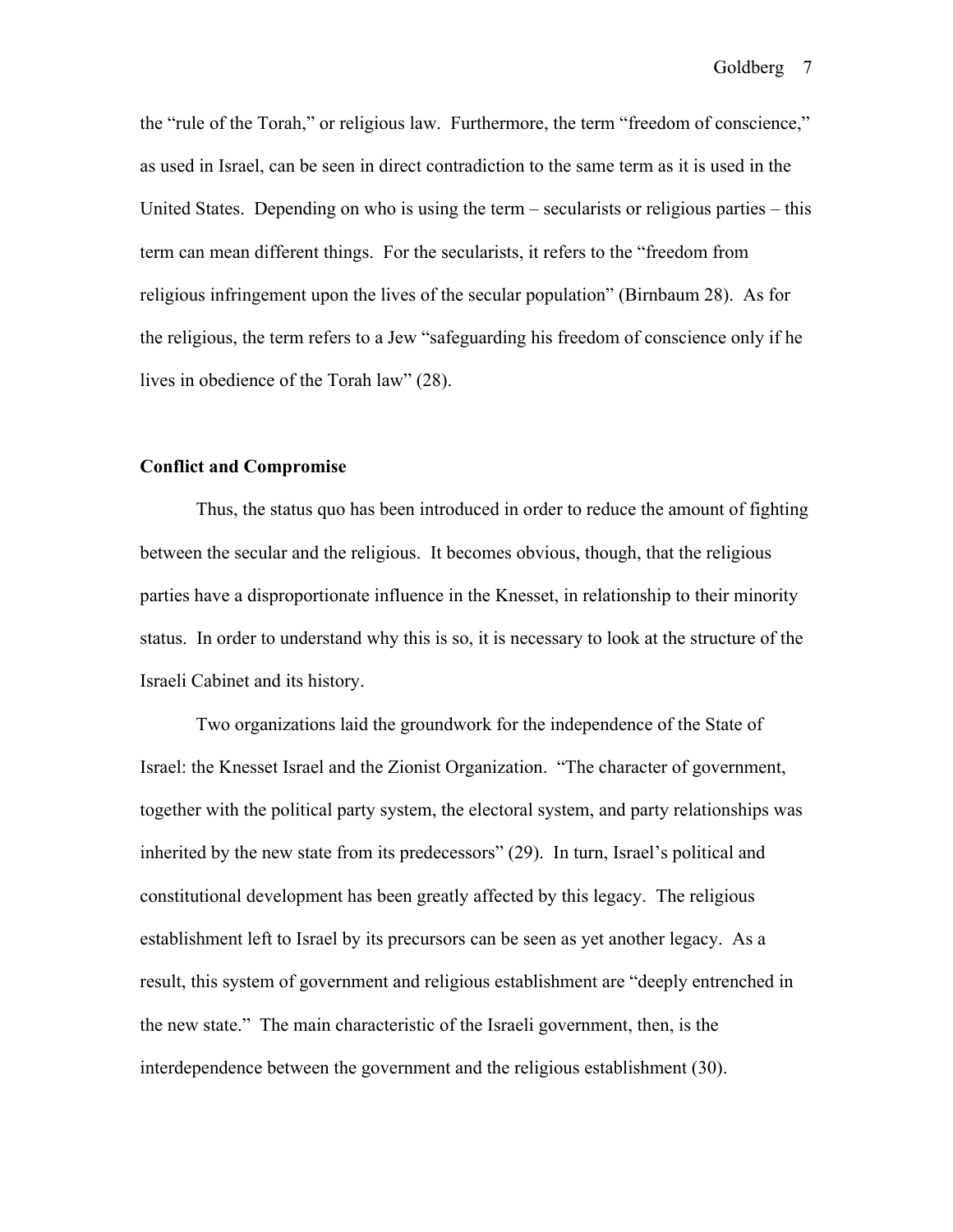### Importance of Compromise

In any society, it is virtually impossible to have everyone agree on something. However, as Ervin Birnbaum points out in *The Politics of Compromise: State and Religion in Israel*, "a two party-system cannot avoid compromise any more than a multiparty system, but it usually manages to submerge the differences within the party" (31). In the long run, a multi-party system is likely to form a blurred image of authority. There are no clear-cut policies, and there is no direct approach to issues. This, then, is perhaps the "principal feature of the politics of compromise in Israel" (31).

## CONSTITUTIONAL BASIS OF THE CABINET AND RELIGION

To evaluate the Israeli political system it is necessary to examine the basic elements that have helped form its "politics of compromise." While Israel doesn't have an actual written constitution, the religious groups have asserted that the Torah should be the so-called constitution of the country. As a result, "political realities in the form of party disagreements have imposed a sort of immobility on the structure of the government and religion in the state" (75). Although ordinary laws do not explicitly regulate religion, the British Mandatory administration – as Birnbaum calls it – passed to Israel an extended body of law.

### Legal Framework of the Cabinet

Transition Law 5709-1949 briefly discusses the legal framework of government in Israel. This law served as the legal basis for the functioning of the Legislature, the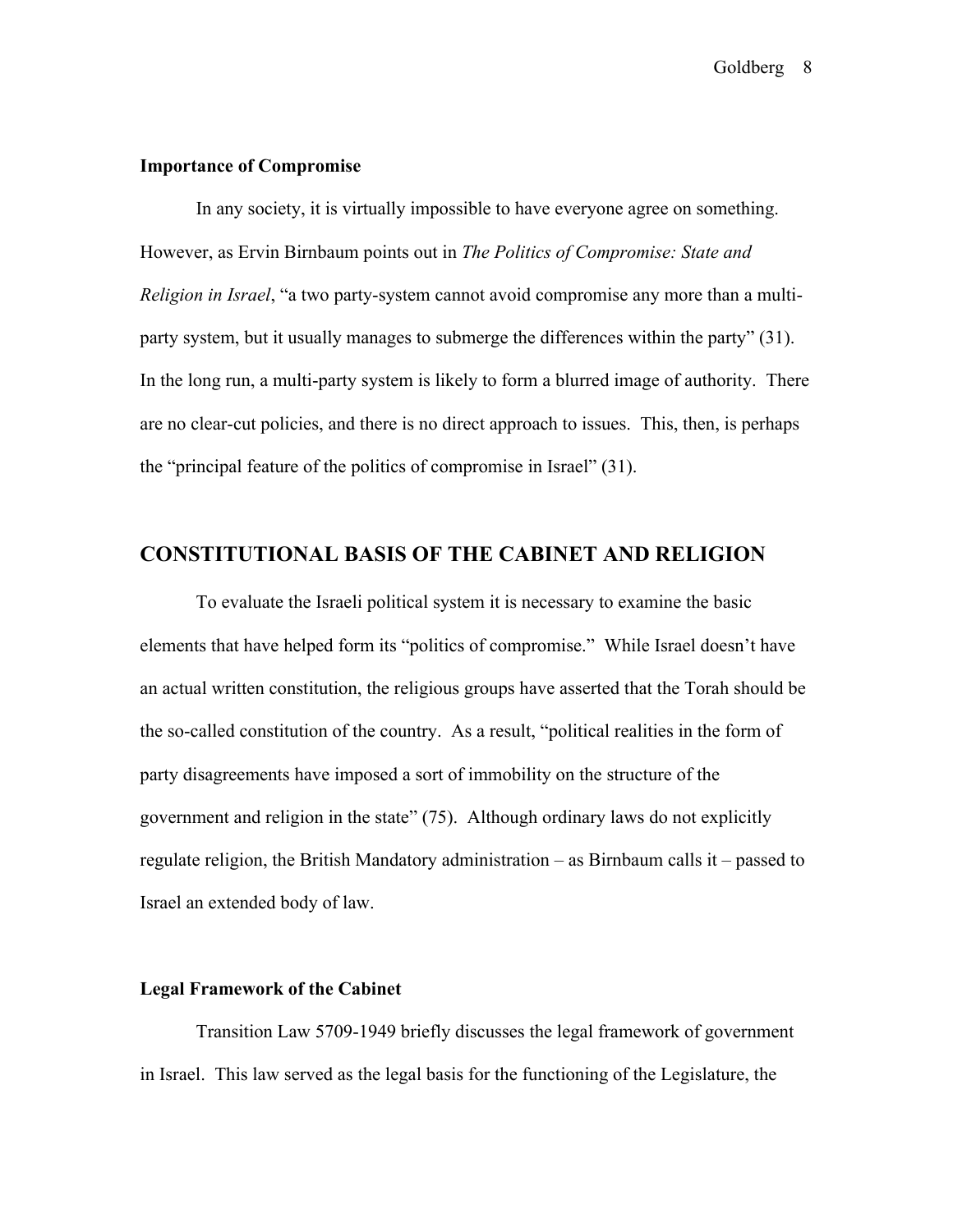President, and the Government (76). The Israeli government is made up of the Prime Minister, and many people under him called Ministers. Furthermore, the Declaration of the Establishment of the State of Israel stated that "The State of Israel…will ensure complete equality of social and political rights to all its inhabitants irrespective of religion, race, or sex; it will guarantee freedom of religion, conscience, language, education and culture; it will safeguard the Holy Places of all religions" (79). Religious communities were given special privileges as a result of the British Mandate. In regards to personal status laws, the religious courts of each group had sole responsibility.

### The Pre-State Era

During the Ottoman Empire, a millet system was used as the basis for government. Religion, as opposed to citizenship, nationality, or race, served as the basis for identification. When Israel began, this millet system was transferred from the British, and helped make Israel a religious state (80-1). In the Millet system, the government "maintained formal links with the institutional organs of fourteen religious denominations, and legally subjects individuals to religious rules by vesting the religious courts of those religions with the authority to resolve certain matters" (Edelman 206).

#### Judaism and Zionism in the Pre-State Era

The modern notion of Zionism was brought about in the latter part of the nineteenth century, but was mainly denounced by the religious community. Orthodox Jews believed that the Jewish people's return to the land of Israel would occur only with the coming of Messiah: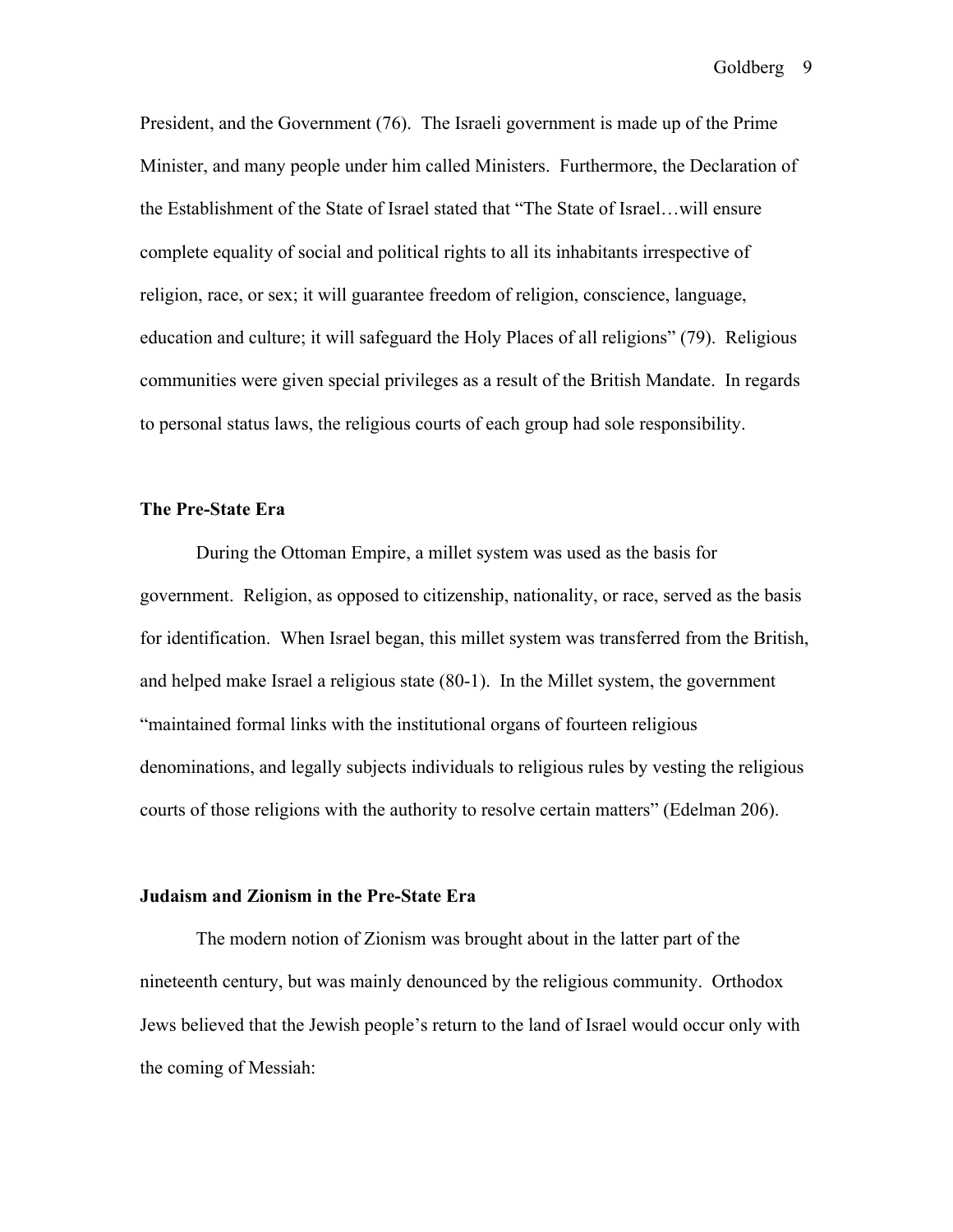Their daily prayers contained passages that affirmed their faith in the promise G-d had made to the Jewish people at the time they were chosen to receive His law, a promise that He would send a Messiah as part of His plan for the Jews and for humanity and that the coming of the Messiah would be accompanied by the establishment for all time of a Jewish dominion in the land of Israel (Tessler 254).

As a result, according to the Orthodox, the Jewish people needed to await the coming of the Messiah.

Many of these Orthodox Jews saw contradictions in the notion of modern Zionism. The only way modern Zionism made sense, they thought, was if one trusted in G-d. With that in mind, they didn't understand how someone who trusted in G-d could not accept the notion that they needed to wait for the coming of Messiah for the state of Israel to be created. Thus, modern Zionism was "denounced as heretical by Orthodox Jews" (265).

To the further dismay of the Orthodox Jews, many European Jews embraced a new definition of Judaism. More important than historic religious attachments were modern concepts of citizenships. To these European Jews, the notion of religion was a matter to be dealt with in the confines of your own home – it wasn't a public issue. Thus, the "distinction between Jew and non-Jew was regarded as having no legitimate importance" (265).

Unfortunately, though, it was a major wave of anti-Semitism that caused this conflict to be resolved. "Anti-Jewish outbursts in Western Europe toward the end of the nineteenth century…provided the impetus for the birth of modern Zionism…and transforming it into an international network" with a large following (265-6).

Even with this newfound reason to get along, many pious Jews still considered the notion of modern Zionism heresy. The emergence of the modern political Zionism made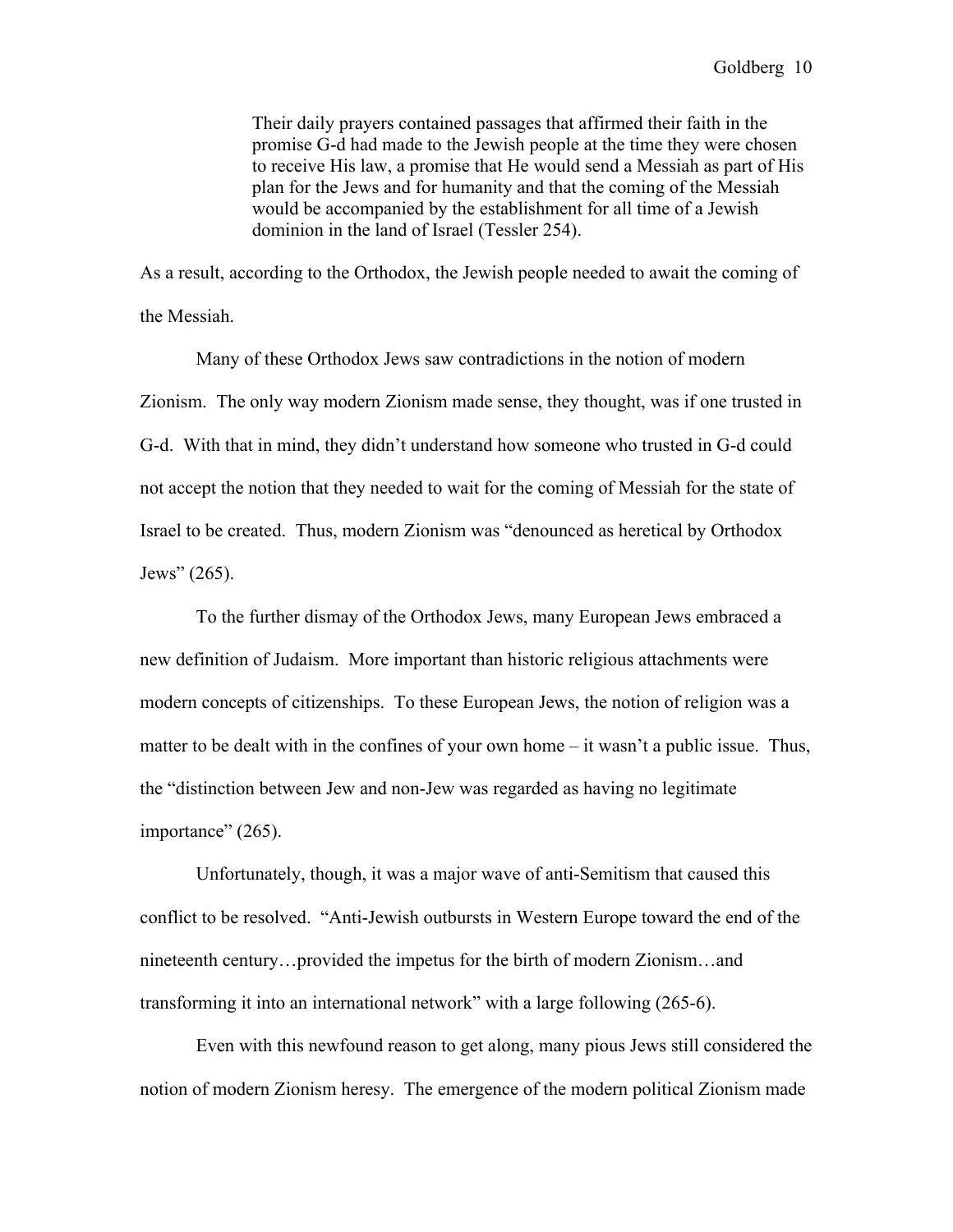it necessary to address this problem, as well as many others. Nevertheless, there were religious Jews who took part in the new movement, and as such, they formulated the response to the pious Jews. It was their contention that "there was no contradiction between ancient Jewish beliefs about the coming of the Messiah and the founding of a modern political movement dedicated to the reconstruction of a Jewish homeland in Eretz Yisrael (the land of Israel)." Many of the so-called religious Zionists were members of yet another political party – Mizrahi. And "within a decade, Mizrahi was an important partner within the coalition of political parties governing the Zionist organization" (266).

 Rabbi Avraham Kook became the leading fighter for the Mizrahi movement, and it was he who was responsible for explaining their position. He submitted to the public that it was not the Jewish people who began the Zionist movement, but rather, it was G-d himself. He also concluded that the Jewish community in Israel would eventually follow religious law in order to govern. This was all expressed in order for Kook to convince the naysayers, that in fact, modern political Zionism went right along with those who believed in the coming of the Messiah.

Still within the Zionist organization there was disagreement. Up for debate was the "degree to which the Zionist community should have an identifiably Jewish character or, alternatively, should be a political community like any other, one that just happened to have a Jewish majority" (267). The religious argued that the state should be uniquely and identifiably Jewish, while the non-religious thought it should resemble all the other progressive polities of the world.

And while everyone agreed that the "national home under construction in Palestine should have a meaningful Jewish identity, there continued to be disagreement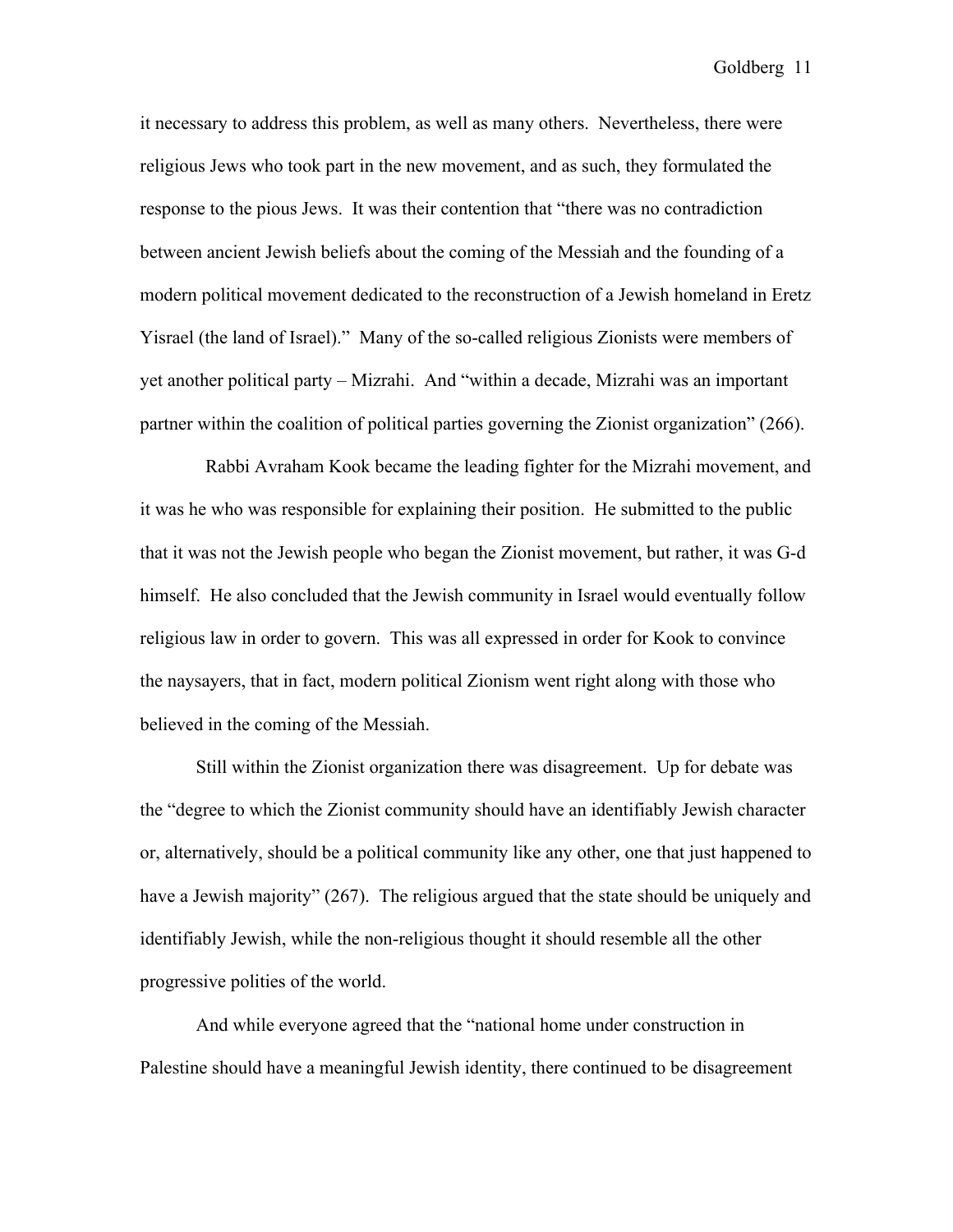about the practical implications of this consensus" (268). Religious Zionists wanted a state that was Jewish from every aspect – religious, spiritual, sociological and demographic. As a result, they argued, the rule of law should be according to Jewish law, as opposed to secular law.

Others saw things quite differently. Religion, they contended, was an extremely private matter, as was the degree to which one chose to observe. The state could be "adequately expressed in cultural and nationalist terms" (268). Nevertheless, though, it is important to note that these non-religious Zionists did not advocate secularism, nor did they advocate a theocracy. Instead, they placed emphasis on:

> …The revival of Hebrew as a national language; ties to the land of Israel, including a rejection of early proposals to establish a Jewish national home somewhere other than Palestine; institutionalized connection between the land and Jewish citizens of other countries; and the use of names and symbols that established an affinity between the modern Zionist polity and the ancient Hebrew commonwealths (268-9).

As with many issues within Zionism, this one has never been fully resolved. To this day, the definition of a Jewish state remains debatable. Furthermore, it was this debate that served as the primary reason why no Constitution was ever adapted in Israel. In order to appease the Orthodox members of society, the Agudah – a major religious party – was promised control in four areas: respect for Jewish dietary regulations; observance of Jewish law in matters of marriage and divorce; public financing for religious educational institutions; and, finally, public observance of the Sabbath and other Jewish holidays. Nevertheless, "Aguda did not recognize Israel as *the* Jewish state." They continued "to see modern Zionism as irrelevant from a religious point of view" (270). Instead, for them, Israel was simply *a* Jewish state.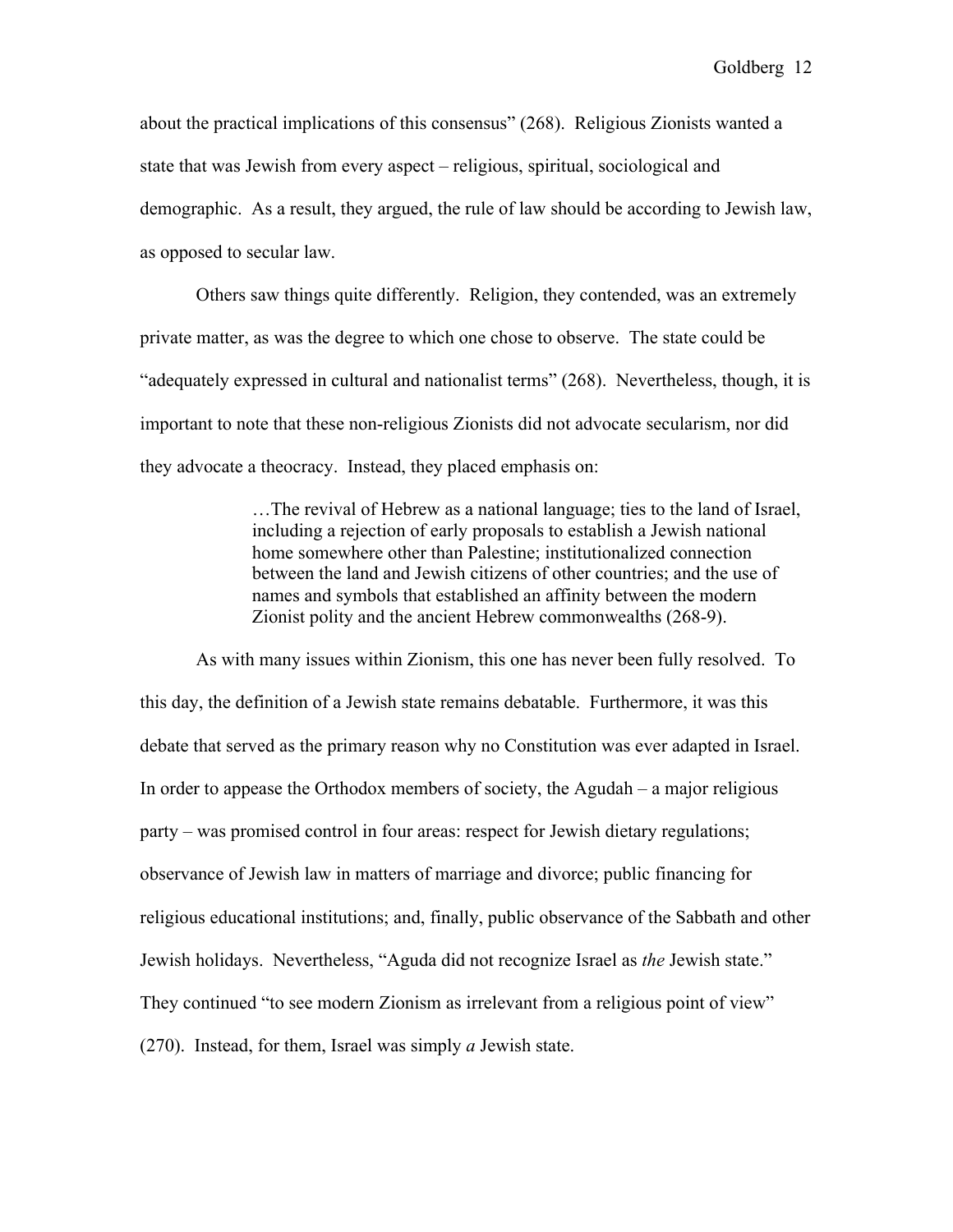### The Rabbinical Council

Within the religious body in Israel, the Rabbinical Council is at the top of the pyramid. It has "extensive powers of supervision over local rabbinical offices" (Birnbaum 82). Since the religious groups often go to the Chief Rabbi for advice, the Rabbinical Council has extreme influence on political life. The Knesset eventually "converted the religious courts into judicial organs of the state and their judges into state officials" (82). Laws regarding marriage and divorce, and other laws guaranteeing rabbinical jurisdiction, are considered to be the greatest accomplishment of the religious groups. These laws will be discussed in detail later.

### THE POLITICAL BASIS OF THE CABINET AND RELIGION

First, however, it is important to look at the political basis of the Cabinet and religion. Israel is a parliamentary democracy. The only "opportunity the people have to exercise their sovereignty is at times of election" (87). This idea is taken from the French Constitution of 1958, which states, "National sovereignty belongs to the people, who exercise it through their representatives and by way of referendum." In Israel, however, this may be less fact than fiction. The Cabinet is constantly subjected to parliamentary inspection. Nevertheless, the Cabinet holds complete control of Parliament and of the State.

#### The Cabinet in the Political System

Complete power in Israel's political system is invested in the Cabinet. It "prepares, initiates, and pilots legislation in the Knesset, determines the agenda of the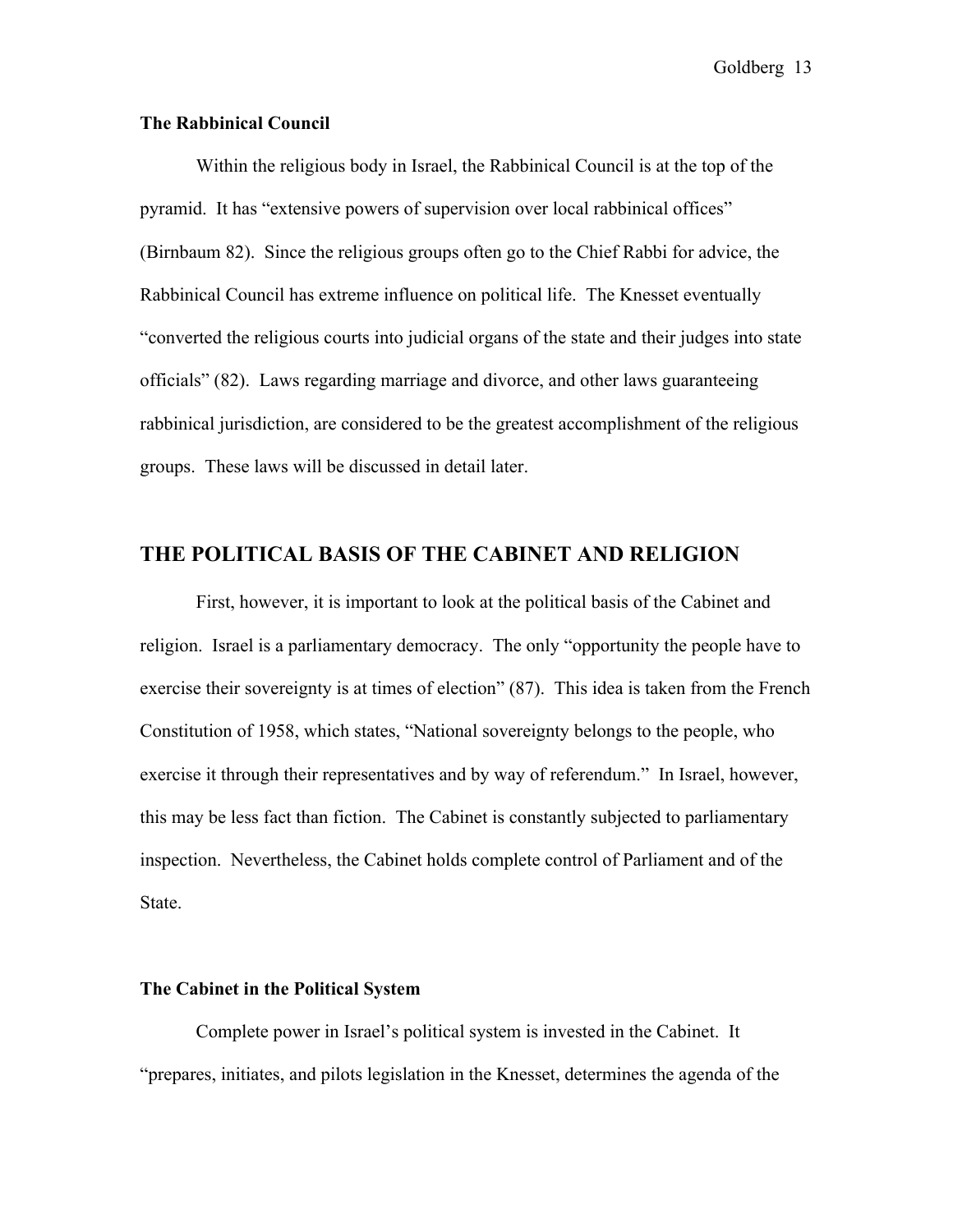Knesset, formulates foreign and military policy, and controls the economy, budget, and finance" (89). Basically, it leads to a Cabinet coalition of many parties. Every party in Israel knows just how powerful the Cabinet is, and as a result, each strives to gain Cabinet status. Since the Cabinet is so prominent and important, almost any issue it deals with is potentially explosive.

## Formation of the Cabinet

The formation of the government was based on the articles of the Transition Law. Even though it is the President's legal right to choose the Prime Minister, the legislature has the power to agree with or refuse his nomination. In such cases that the legislature doesn't agree, negotiations take place. "To avoid the…long stretches when the nation had no executive authority...an amendment setting a time limit for these negotiations was adopted" (94).

The formation of the Cabinet is done in several stages: a government resigns as a result of a government crisis; party leaders and the President consult; the President appoints a Prime Minister designate; the Prime Minister designate and the potential coalition partners hold interparty negotiations; the results of the negotiations are presented in a document called the Basic Principles of the Government Program; the coalition is presented to the Knesset; the Knesset debates; and Knesset takes a vote of confidence (94-5). As Birnbaum further states, there are three main objectives that are used when negotiating a new government: (1) to secure the most and the best portfolios; (2) to have as many party goals embodied in the government program as possible; and (3) to secure coalition agreements.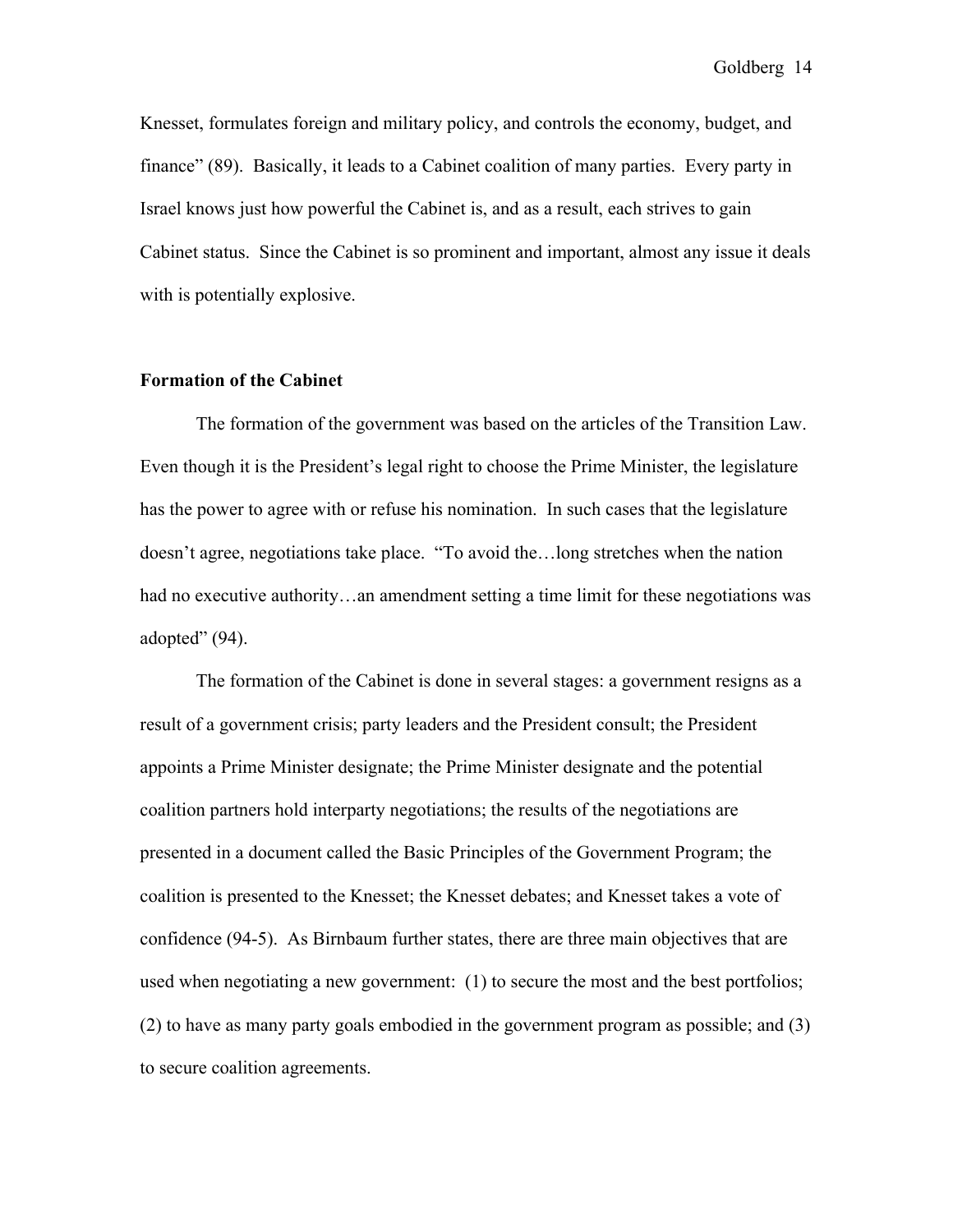It is the Prime Minister's role to plan the Cabinet. If the Prime Minister resigns, the entire government is automatically resigned. According to some people, it is his decision whom his coalition partners will be. However, according to Birnbaum, this is only partially true: "the Prime Minister's choice is limited by the councils of his own party as well as by the availability of parties that are ready to strike a satisfactory bargain with him" (96).

The Cabinet Ministers generally fall into two categories: members or nonmembers of the Knesset. In the first twelve governments there were very few Members who were not part of the Knesset; however, by the thirteenth government there were many. In order to "balance the composition of the Cabinet to the satisfaction of its partners and yet to maintain power and control over it, [groups] devised ingenious techniques" (99), such as splitting and abolishing Ministries, shifting Ministry departments, and even mollifying the unhappy by appointing Deputy Ministers.

## RELIGION IN THE POLITICAL SYSTEM

#### Religion and Politics Cannot be Separated

Now that we have examined the basis of the Cabinet, we can begin to look more closely at the issue of religion and politics. Of course, the fundamental nature of religion and politics is similar. As I stated earlier, Israeli politics are very much related to religion – many religious doctrines and general ideas of Judaism are applied to politics in Israel. For example, the Jewish population in Israel, as a whole, does not agree on who in fact is a Jew. Disagreement is also found in the issue of who performs conversions. This issue has proven to be one of the largest arguments between the religious and non-religious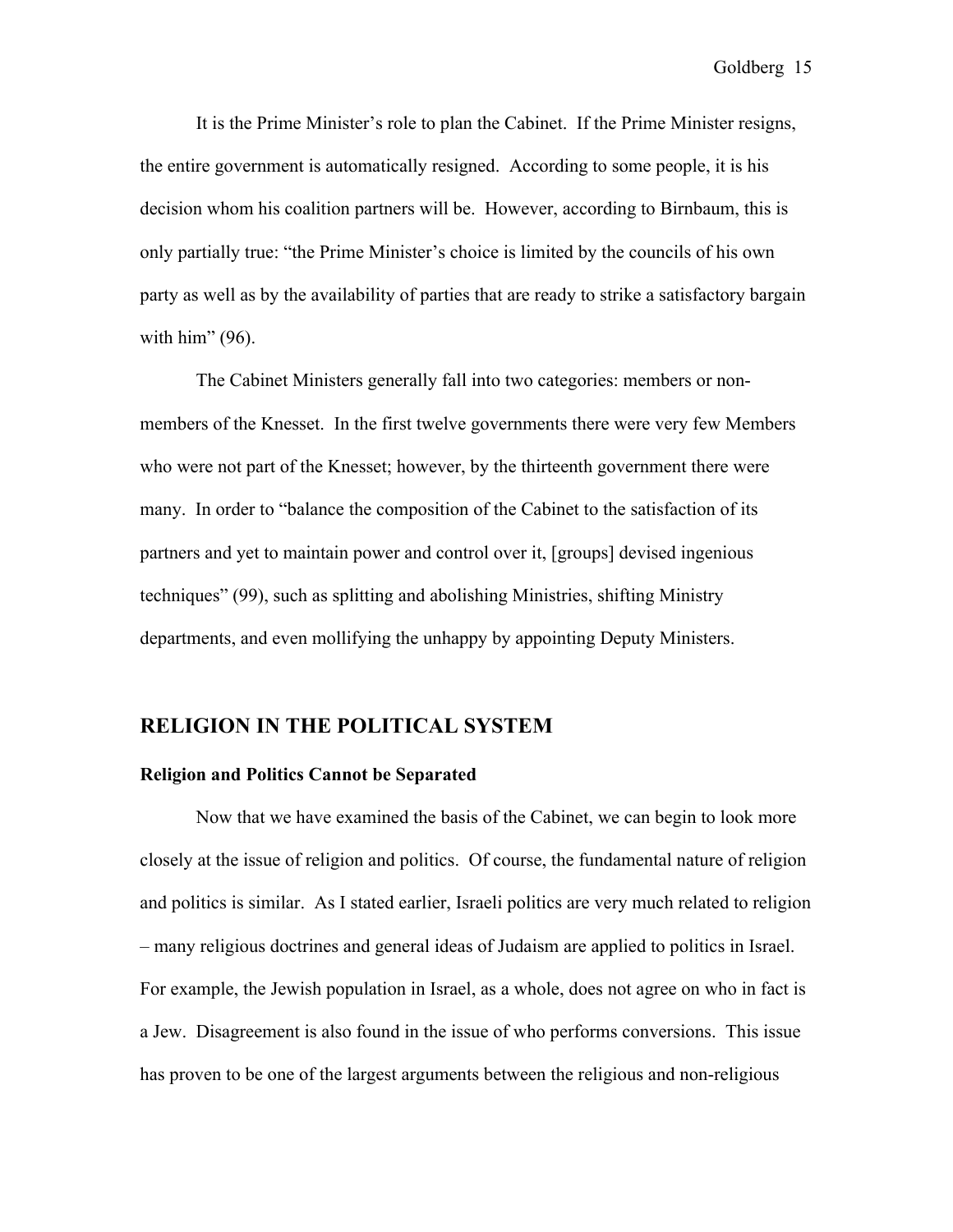Jews in Israel. As a result, I will address it further on in the paper. Nevertheless, it is important to remember that "it is the Holy Land…and the Jews are currently in charge, and Jewish sacred texts include numerous reports and discussions where these overlaps between politics and religion are especially apparent, but they appear wherever G-d and government claim adherents" (Sharkansky 4).

#### Religion and its Relevance for Politics

The start of politically relevant religious events can be dated back to the invasion led by Joshua. The story is taken from the Bible, and is thus religious, but it is political in that it "describes ethnic rivalry and the conquest of territory. The control of territory by a religious or ethnic community is by nature associated with government and politics, as is the manner in which authorities rule the territory" (Sharkansky 5). Additionally, the Bible helps shape current politics and religion. With that come many disputes that are fueled by the Holocaust and the establishment of Israel. Of course, a moderate degree of conflict is necessary if not beneficial to a state or society. "Chronic dispute," however, "may be endemic to Judaism [since] the term 'Jews' includes individuals with a wide variety of beliefs and practices" (10).

Furthermore, as Ira Sharkansky points out in *The Politics of Religion and the Religion of Politics*, the legalism of Judaism in and of itself causes political dispute. Religious law undoubtedly governs what the religious can and cannot do, which in turn creates "demands for secular authorities to use religious laws in their regulations. As such, Judaism's overlap between doctrine and ethnicity justifies religious symbolism for virtually every Israeli political issue" (10). For example, even the use of the Hebrew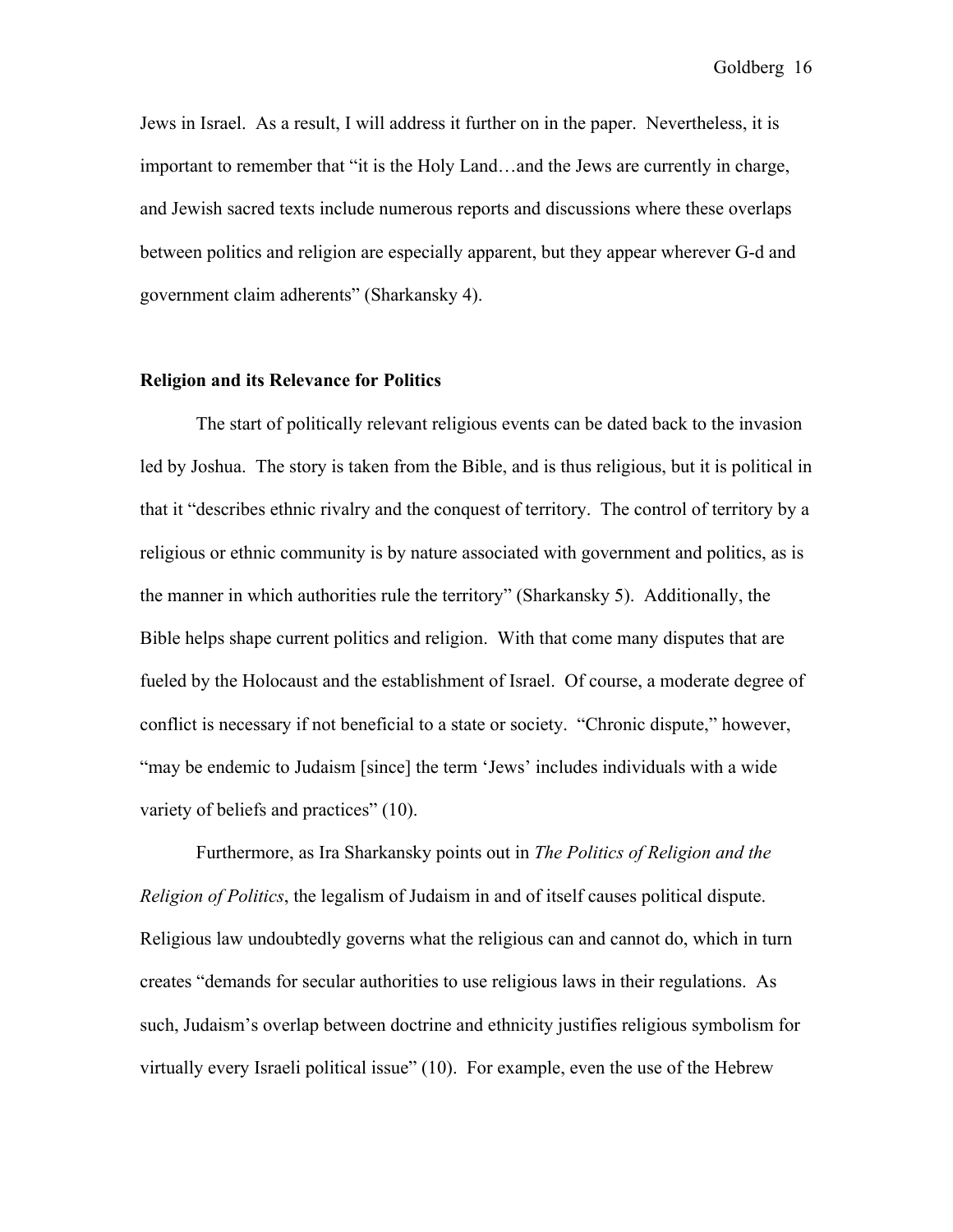language, some argue, may be considered a religious act. Nevertheless, all Jews in Israel – including the non-religious – use it.

Perhaps the greatest explanation behind the interrelation of politics and religion in Israel is the fact that the two are so similar in regards to their underlying characteristics. While I won't go into detail about each, here is a list of some basic similarities: both have a wide loyalty base; both are organized; both use doctrines to attract people and distinguish themselves from other groups; both doctrines are only loosely held; both deal with both ordinary as well as lofty problems; both have affiliation passed on through family; both groups' leaders are extremely creative; both are dynamic; both have their everyday and their extremist elements; and, one can be substituted for the other, relatively credibly (11-14, 17).

A problem that arises in politics is ambiguity. "The varied messages in religious doctrines support a wide range of political movements – the political right, left, and center each have their religious voters who call upon their view of [G-d]" (19). Voters are never sure which campaign promises will actually be kept. As a result, ambiguity causes the stress of not knowing your own or your adversary's limits. In religion, a similar situation arises: those with "well-established faiths…must study for years to learn the acceptable interpretations of ambiguous or contradictory doctrines" (20).

#### Ministry of Religious Affairs

The religious legal affairs of the state are handled by the Ministry of Religious affairs. They hold power in regards to religious sects, jurisdiction of religious courts, and registration of marriages and divorces. It was the first "instrument established by the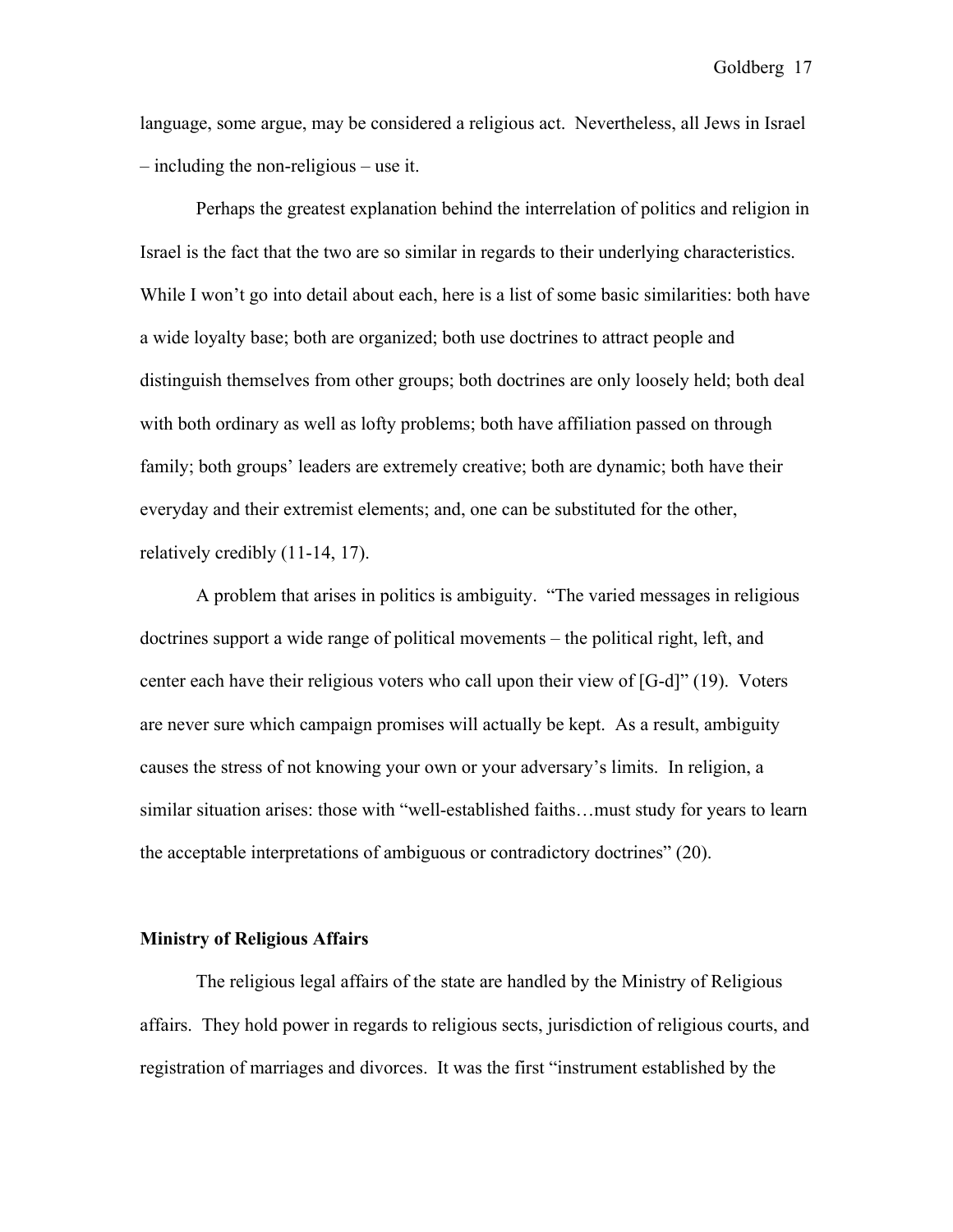state to carry out major functions of religious life on a governmental level" (112). One job of this Ministry is to supervise – in conjunction with the Knesset – *kashrus* (dietarylaw observance) in the army hospitals and the import of meat. The "religious minority is an area of concern to the Ministry of Religious Affairs" (113). Of course, there is much hostility from the secular parties who clamor for its complete abolishment.

As Birnbaum states:

All of the statutorily recognized religious institutions have legal ties with the Ministry of Religious Affairs. The budgetary allocations, payment of salaries…and even institutional policies are directed or channeled through the Ministry. This, however, ought not be taken as an indication that the Rabbinical Council is subordinate to the Ministry. They are recognized as autonomous organizations with their own sphere of action. Their existence lends an aura of 'religious presence' to the state and affects its political climate (113).

## RELIGION AND STATE IN ISRAEL

#### Coalition Governments

It is important here to briefly discuss the powerful impact of the religious parties on political life in Israel. The main reason it has gained such prominence is because of the coalition government. "The religious militants, through the medium of their political parties, managed to take advantage of the system of coalition government by extracting concessions on their behalf." As a result, these parties became a "force in the political arena of the state with which both their friends and foes must reckon" (116).

The coalition politics that the religious groups have entered into have enabled them the opportunity to embody religious standards into the general state laws. This power has been used primarily at the Cabinet level. Basically, from this attained power it can be inferred that it will only lead to "further violation of the democratic system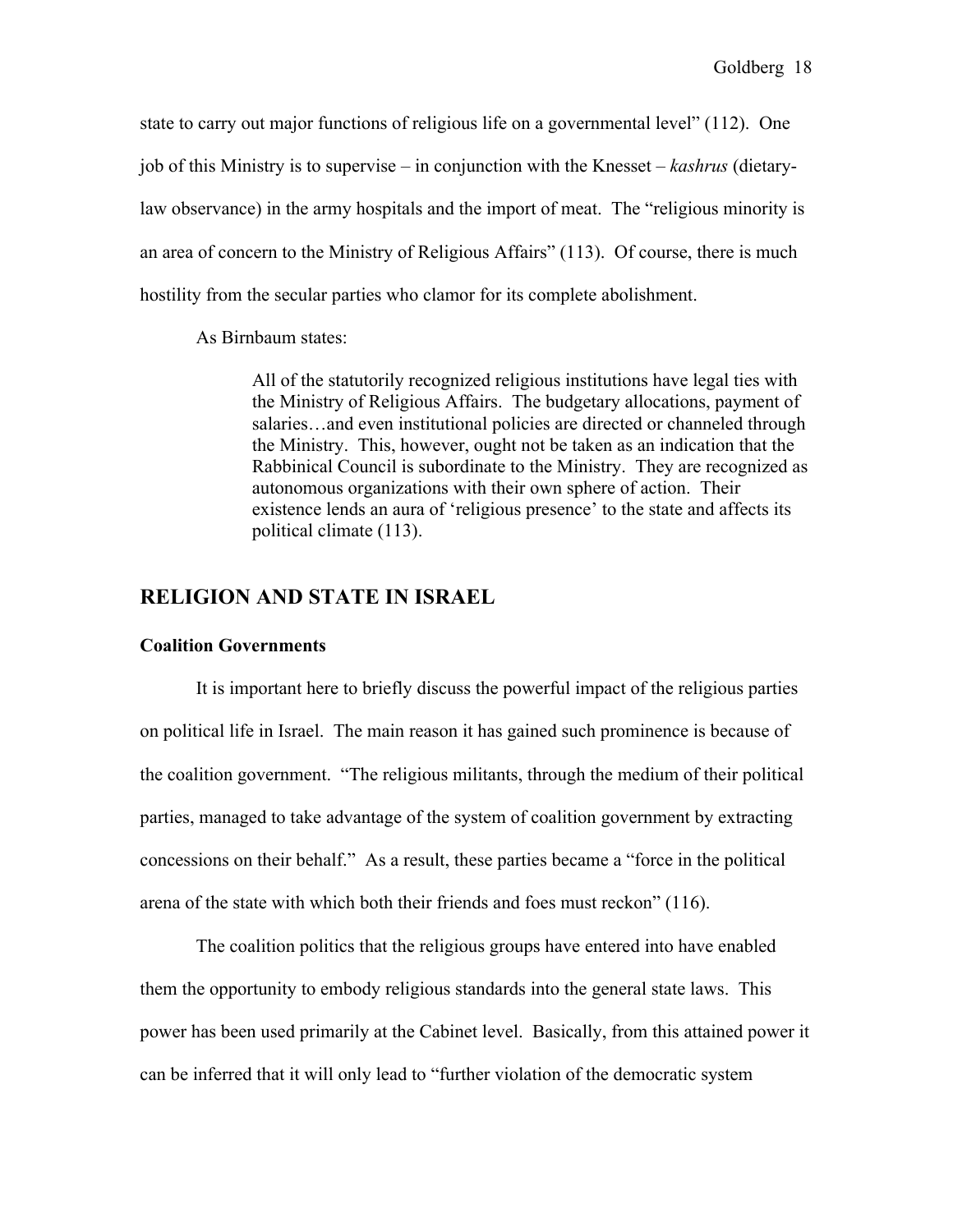through governmental interference with the private actions of individuals – actions that would have no direct bearing on the public good" (253).

At the onset of the Sixth election on November 2, 1965, the religious parties began with what then was their most serious demands to date: "a strict Sabbath observance law, a restrictive anatomy and pathology law, a higher budgetary allowance for religious education, and the closing of the Port Ashdod on Shabbas" (254). Furthermore, the National Religious Party (NRP) wanted cafes, pharmacies, restaurants, beaches, etc., all to be forced to close on Shabbas as well. A compromise was reached and introduced in the Work Hours and Rest Law, which "prohibited the operation of any plant on Shabbas, even in irreligious settlements, unless classified as essential by the Minister in charge" (256). During the Sixth Knesset, the NRP succeeded in attaining most of their demands, despite the fact they actually lost votes and had to give up one of their Knesset seats. As Birnbaum points out, "the cleavage between the religious and the nonreligious was as great as ever, and there was, as yet, no end to the erosion of individual freedom of the nonobservant" population (259).

### Problems and Prospects for Solutions

 "A significant aspect of the religious problem in Israel is the ability of the religious parties, with the backing of only fifteen percent of the electorate, to impose the rule of the Torah on the [community at large]" (269). It is interesting to note that while there is really no explanation as to why eighty-five percent of the population in Israel submits itself to religious laws that are not, according to them, in "harmony with the outlook of modern man" (269), they still do. However, the dislike felt by the secular for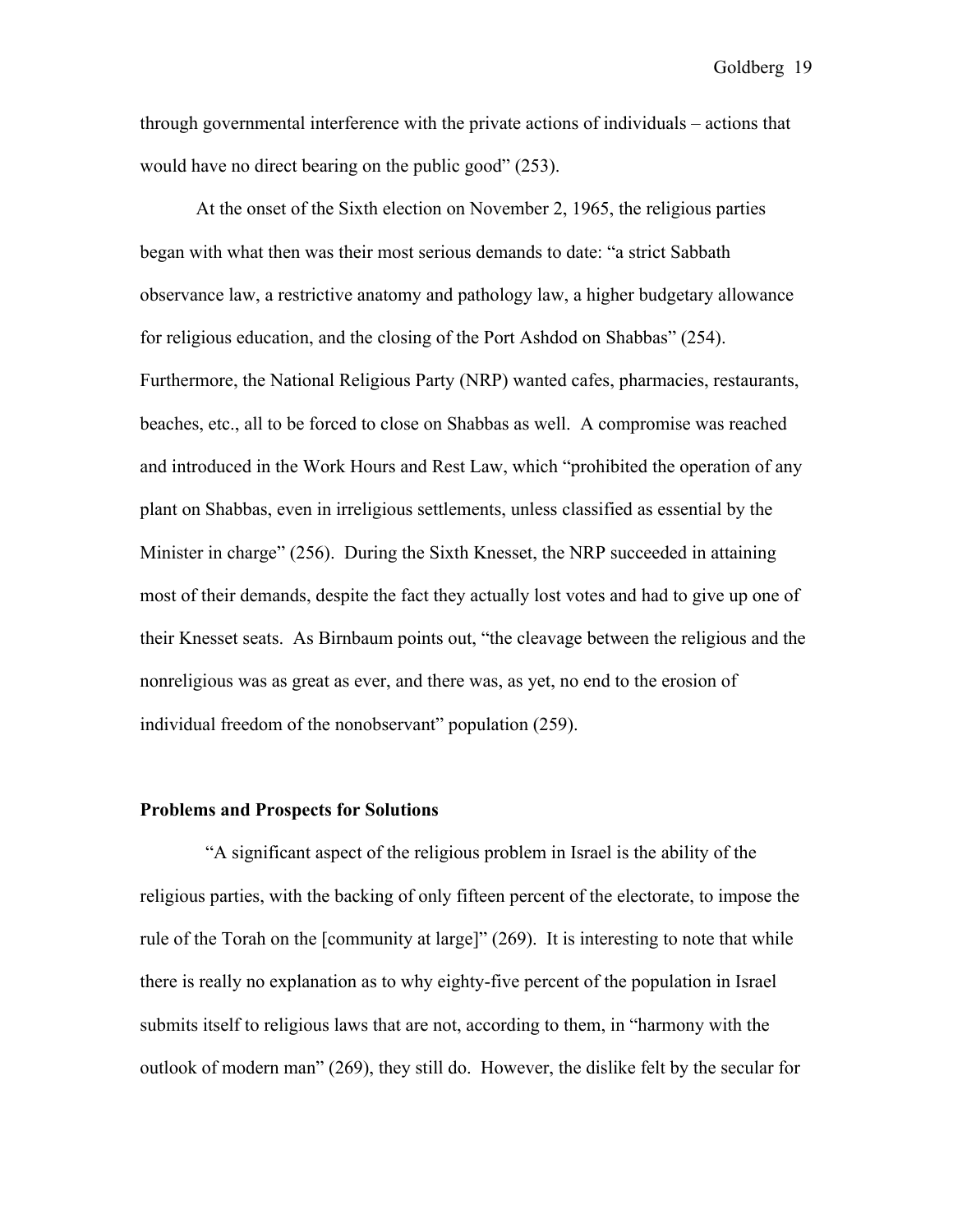the religious Jew in Israel may not, in fact, carry over to the institution of religion.

Currently, many working-class Israelis are searching for proof that in fact religion and

democracy, and religion and progress, are in fact compatible.

## ISRAELI POLITICS

#### Israeli Society and Government

In describing Israeli politics, Ira Sharkansky notes:

Social scientists have emphasized the coexistence of sharp dispute and social cohesion among the Jewish majority. The elements that produce this strange combination include the ideological cleavages of…religiosity versus secularists, and a shared history of Jews having to stand together against non-Jewish adversaries (Sharkansky 76).

Israel is considered a democracy because of its free and open elections, and its peaceful transfer of power from one government to another. Nevertheless, there are many problems that distinguish Israel from other Western democracies. They include: terror attacks, war, unsettled boundaries, and the scars of the Holocaust, among many other problems. In fact, "as a percentage of gross national product, Israel's annual financial outlays on security are five to ten times greater than other democracies" (77).

At the same time, democratic societies need religion in order to "sustain the social order" (Birnbaum 77). Still, though, basically all of the data collected shows that the more religious segment of the population shows the least connection to democratic values, whereas the least religious show the strongest commitment to them. I agree with Charles Birnbaum when he states that "every Israeli ought to give greater weight to a moral authority or ethical code outside the elected system of government than to the decisions of any institution" (77-8). A religious Jew, as such, is restricted and bound by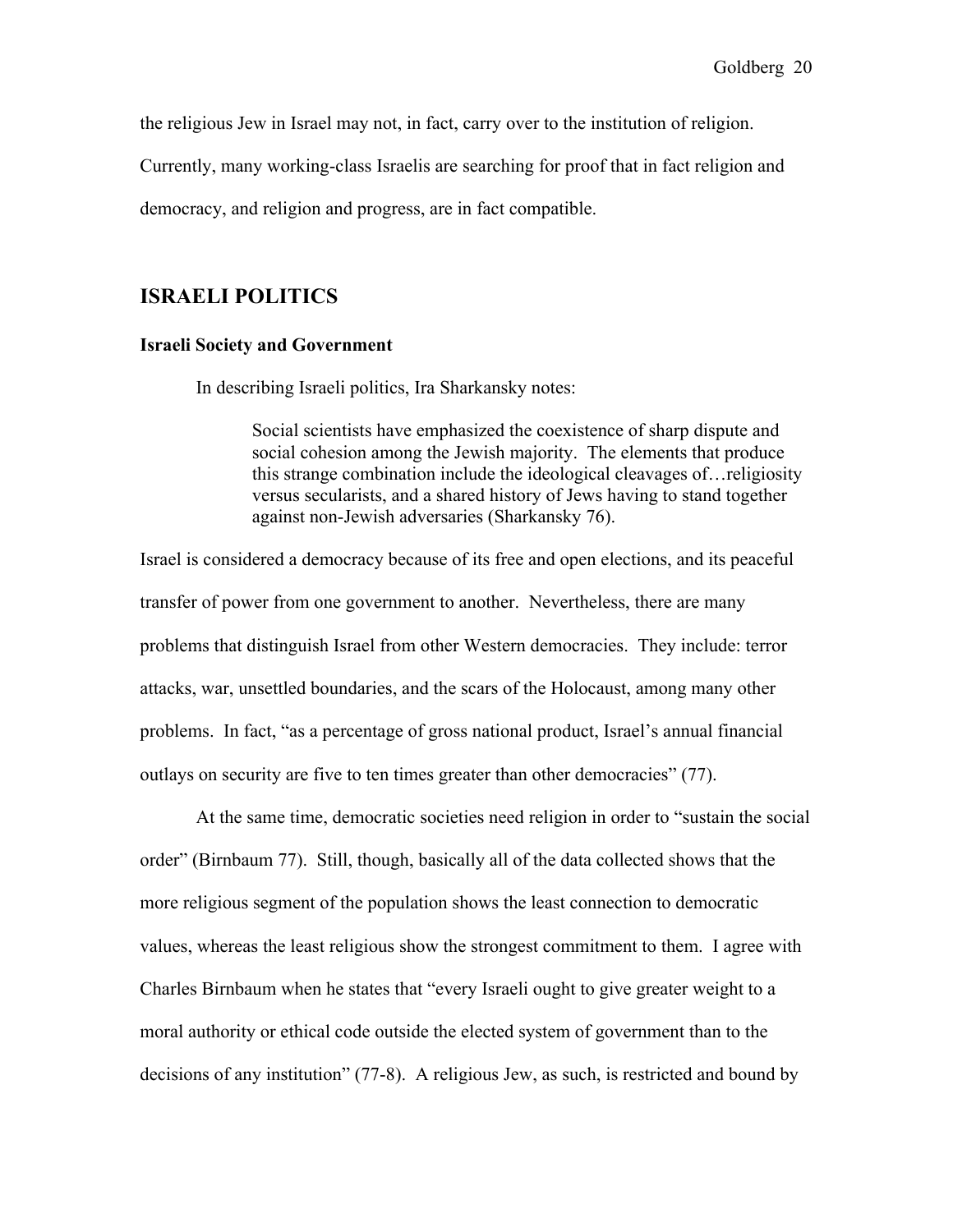*halacha* (religious law). Furthermore, it is very hard to believe that the Knesset would pass a law contrary to all rabbinical voices in Israel.

Some contend that the attempt by the religious to enforce or introduce religious law is counter-democratic. However, this charge seems unfounded. They are not trying to impose religious law in the private domain. Furthermore, while "some religious parties would welcome a constitutional upheaval which would substitute religious law for Knesset legislation, no religious party seeks to generate such an upheaval" (79). Basically, there are some who may view democracy and religion as incompatible; however, the two may in fact be harmonious. While they may be compatible, it is difficult to "reconcile the conception of majority rule at the theoretical level with a Jewish state which is governed in accordance with Jewish law" (81). The real conflict between Judaism and democracy is not in the legislation; rather, it is in the "role of the Jewish tradition in shaping attitudes and values which serve as preconditions to the functioning of a democratic society" (82).

#### The Status Quo

At this point, it is necessary to look at the origins and development of the status quo in Israel that I briefly mentioned earlier. It is generally believed that a letter sent by three members of the Jewish Agency Executive to the Agudat Israel in June 1947 led to the establishment of the status quo. The letter stipulates principles in four areas to guide policy and action: *kashrus*, Shabbas, education, and personal status. I will examine closely the latter. As the letter stated:

> All the members of the Executive appreciate the seriousness of the problem and the major difficulties involved, and all those represented by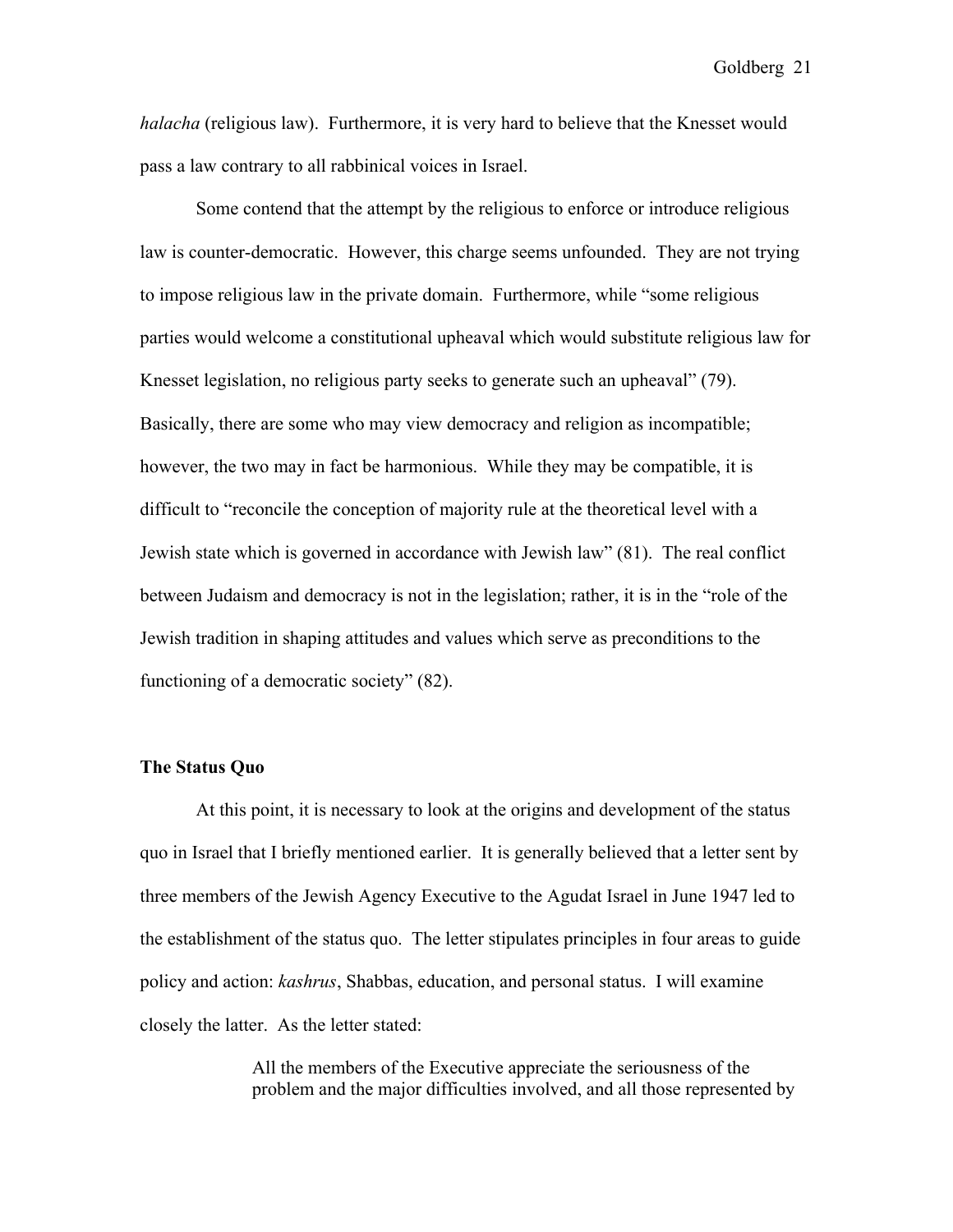the Jewish Agency will do everything possible to meet the profound need of the religious in this regard, so as to prevent division of the people (Don-Yehiya 41).

When Israel first won her independence, it was unclear as to whether or not the status quo principle would be accepted.

The defensive strategy used by the religious groups following the establishment of the state contained three components: (1) "unification of the various groups within the religious camp for the sake of the joint struggle; (2) efforts to achieve positions of political influence and to participate in dialogue, cooperation, and decision-making; and (3) official, explicit acceptance of the status quo" (44). Generally speaking, one of the main issues that led to controversy was the status quo. In particular, issues involving marriage and divorce and a person's Jewish status, caused problems.

The "Who is a Jew?" question never really had to be answered before the creation of a Jewish state. As a result, there was no status quo on which to base an answer. The State of Israel had to "set forth rules for recording information concerning people's nationality in the Population Registry and on identity cards" (72). The Ministry of the Interior offered the following instructions:

> Any person declaring in good faith that he is a Jew shall be registered as a Jew and no additional proof shall be required. If both members of a married couple declare that their child is Jewish, this declaration shall be regarded as though it were the legal declaration of the child itself…The registering official needs not to be concerned over the fact that according to the law of the Torah the child has the same status as its mother…The parents declaration that their child is Jewish suffices to register him as Jewish (Goldman 67).

Based on these instructions, anyone who didn't identify with a faith other than Judaism could identify himself or herself as Jewish, regardless of his or her true origin. Behind this matter "lurked the burning question of what was to be considered constitutive of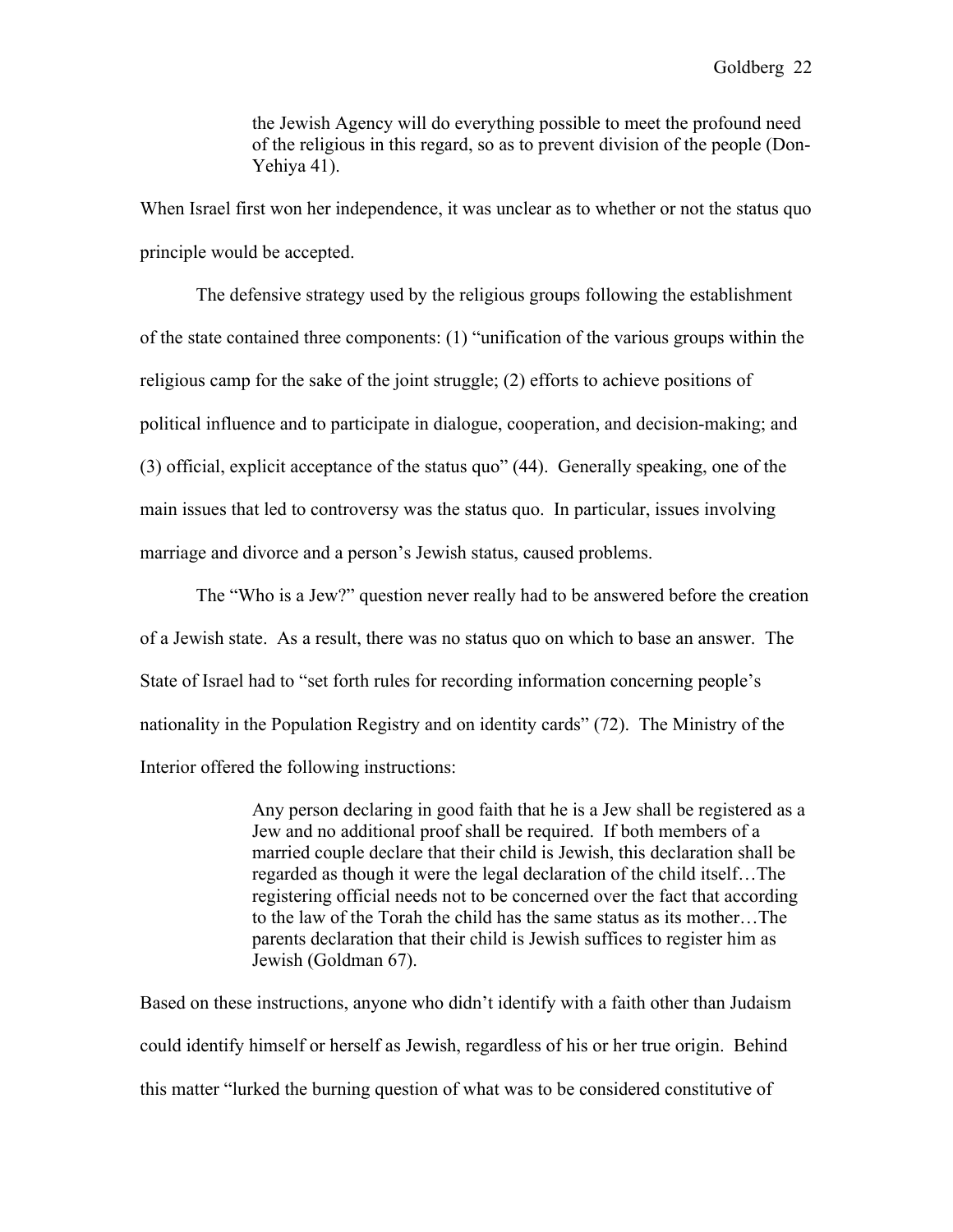Jewish nationality" (68). Interestingly, the head of the Ministry where the original instructions came from, Mr. Bar-Yehuda, added the following: "Our registrars do not determine what the law of the Torah is…we just deal with the question of nationality" (68). So, the question actually became whether or not Jewish nationality could be separated from Jewish religion.

Another important part of this debate is the religious aspect. Orthodox Jews base their understanding of who is a Jew on *halacha*, or religious law. Anyone whose birth mother is Jewish, or who takes part in an Orthodox conversion, is considered Jewish based on *halacha.* Secular Jews, on the other hand, base their understanding on a sociological definition: if you consider yourself Jewish, then you are Jewish (Edelman 218). For mainly political reasons, the Israeli government has never made an official ruling, and as a result, to this day, the controversy remains unresolved.

Another issue that came about as a result of the status quo was the Marriage and Divorce Bill. Obviously, members of the religious parties see the issue in the religious context – they accept the *halacha*, and would have the State enforce them. Because of this, a "divorce decree granted by a civil court might be regarded as perfectly valid by the husband, whereas the wife might consider herself bound not to remarry until she were granted a religious divorce" (Birnbaum 75). Furthermore, the religious Knesset members insisted that the rabbinical jurisdiction over the laws of marriage and divorce apply not only to the religious Jews, but also to the entire Jewish community.

Opposition has been varied. Sometimes though, the basis for the opposition was simple discomfort. For example, an appeal to the principle of the equality of woman was pointed out. Along the same lines, many women claimed to feel extremely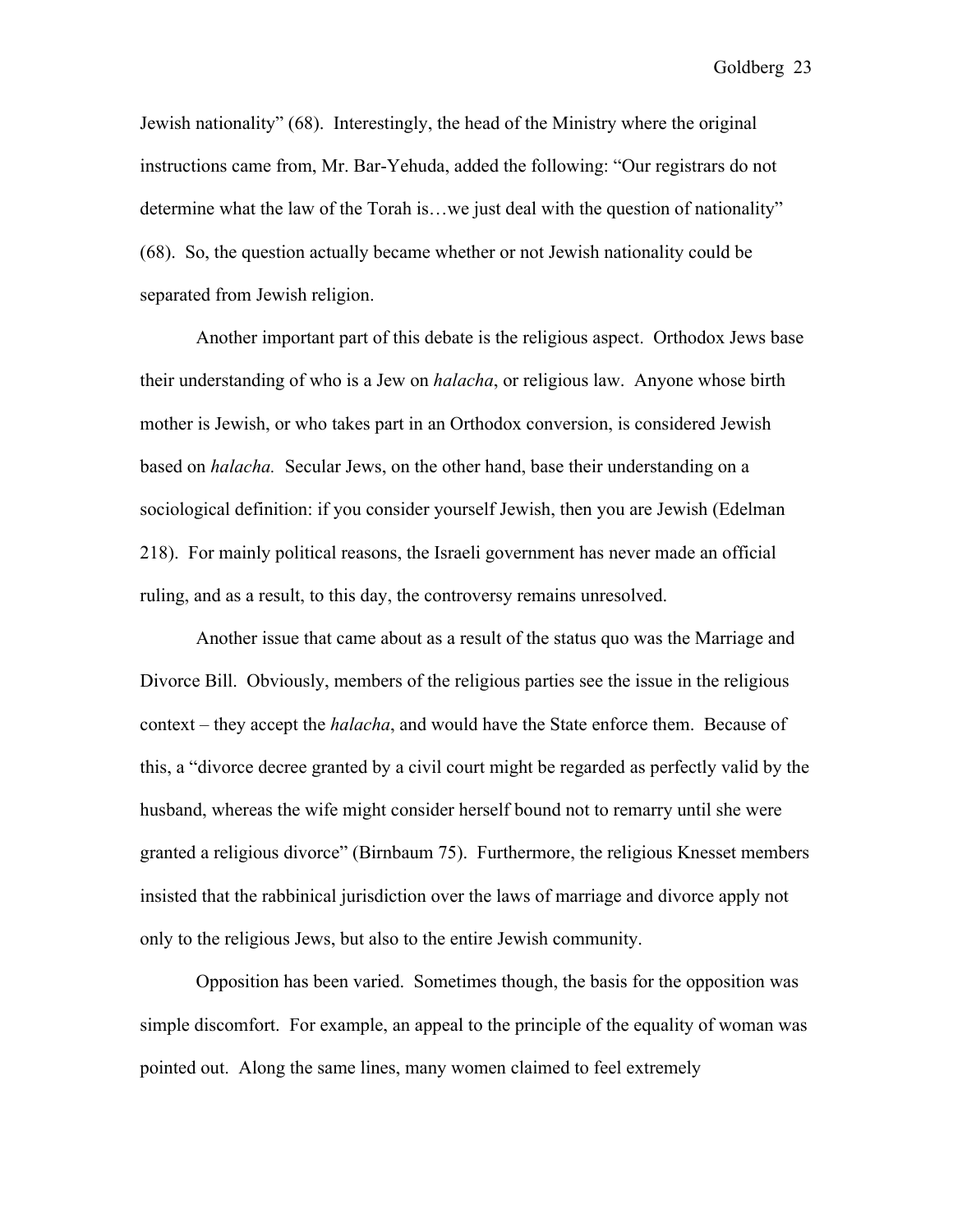uncomfortable appearing before the rabbinic courts. Also, many people contended that the *halachas* of marriage and divorce were "archaic and not justifiable in contemporary usage" (76).

Today, the law in Israel in regards to marriage and divorce our based on religious law. In fact, if a non-religious person gets married in a non-religious ceremony in Israel, it is not considered valid. Moreover, however, if the same couple were to get married in a different country in a non-religious wedding, their marriage would in fact be accepted in Israel. Furthermore, a divorce must be done religiously as well – the people getting divorced must get a religious document entitled a *get* (literally, an agreement).

These cases demonstrate that "political developments that have had major impact on the status and power of religious parties have not produced far-reaching changes in the religious status-quo" (Don-Yehiya 88). The main point to remember is that the courts in Israel do not recognize the status quo principle, unless it is a case that is explicitly stated in Knesset legislation.

#### RELIGIOUS VS. NON-RELIGIOUS: ORIGINS OF ANIMOSITY

One of the main reasons for argument within Israel, as stated previously, is the discrepancy between religious and non-religious Jews. At the onset of Israel's independence in 1948, Orthodox Judaism was considered the official, state-recognized and supported religion for the nation's Jewish citizens. It is the Orthodox citizens within Israel who intend on keeping the status quo alive and well. At the same time, the nonreligious Jews in Israel try their best to "promote religious pluralism" (Edelman 204). Stuck in the middle of this disagreement between the religious and non-religious about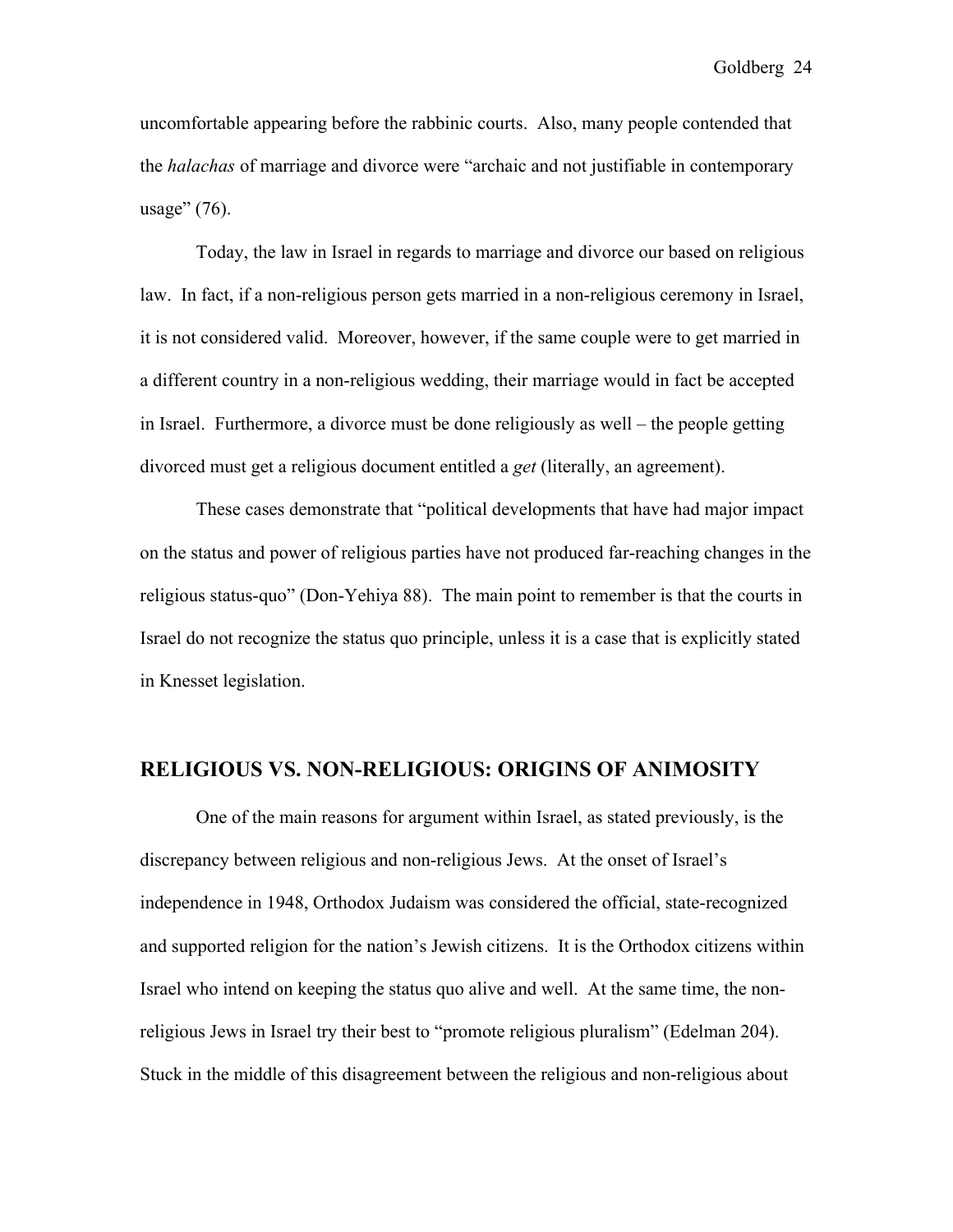how the State of Israel should be run are the civil courts, headed by the Supreme Court. As Martin Edelman points out in *A Portion of Animosity: The Politics of the Disestablishment of Religion in Israel*, "the High Court has become the premier institution articulating and attempting to implement the values of individualism and pluralism associated with the new, Americanized, political culture" (204). Undoubtedly, it is at least partly the Americanization of Israel's political structure that has caused this serious divide.

Since Israel's inception, the term "Jewish State" has been one of much controversy within the state. What is more decisive, and a lot clearer, though, is that the "first twenty five years of the State were marked by a collectivist political culture." If centered on a collectivist ethos, the state would be concentrated on an "overt sense of common interest and neighborly obligation." If dominated by an individualistic ethos, "individuals are expected to be self reliant" (205). Based on these descriptions, then, the State of Israel can be divided into two republics – the first and the second. The first Israeli republic [1948-1973] maintained the collectivist ethos, whereas the second Israeli republic [1992-present] maintains an individualistic one.

The first twenty-five years of Israel's existence, it was lead by the Mapai party, which later became known as the Labor party. They "measured a person on the basis of the deeds that he/she performed for the collective," as opposed to for themselves. This was characteristic of the collectivist's ideals of the first Israeli republic. For these people, good policies were important in order to maintain the good of society:

Individuals within the dominant group are expected to subordinate their individual aspirations and values to the communal norms, and members of other groups within society are expected to accommodate their needs/aspirations to the larger societal good (206).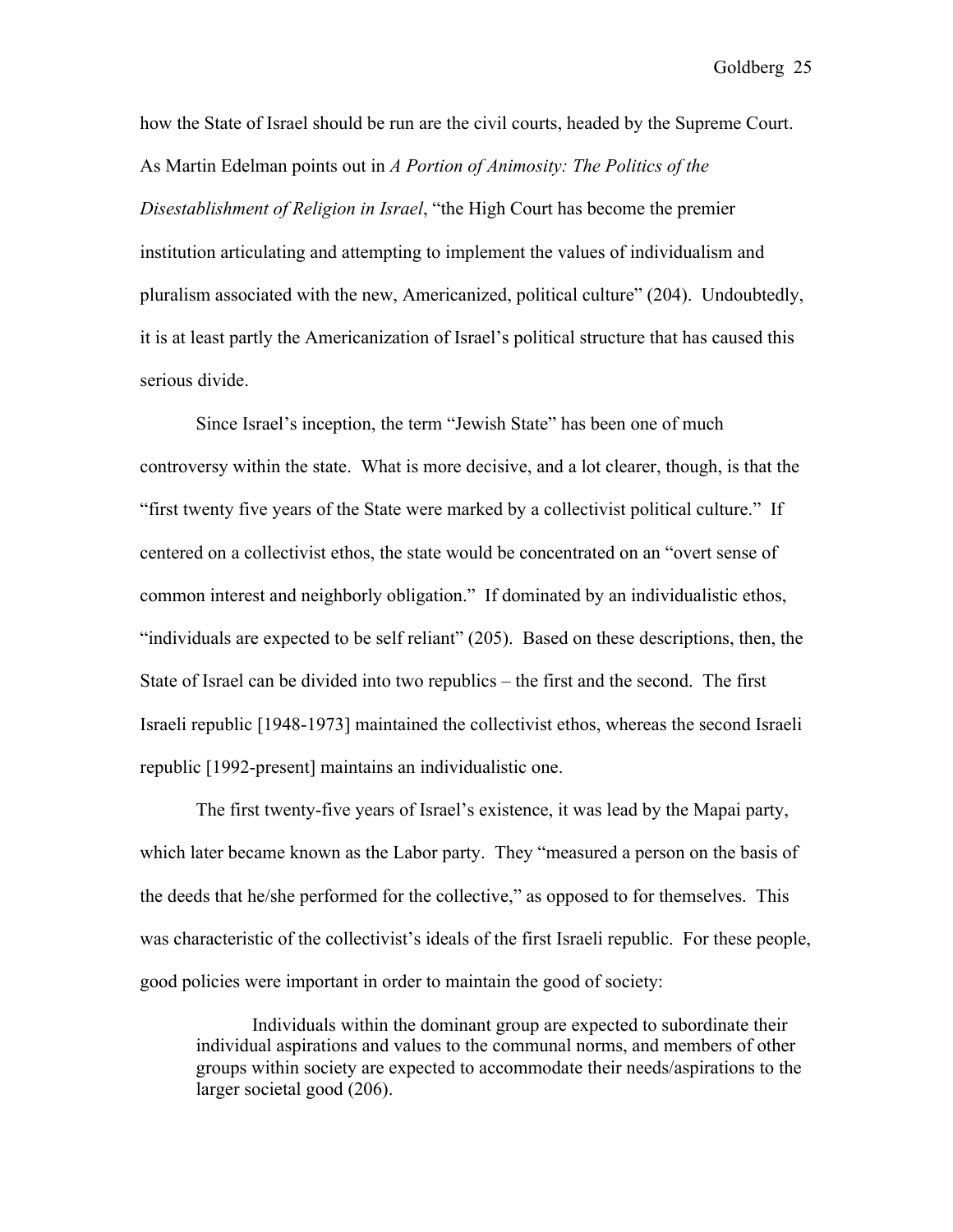In order to institutionalize its values, the Mapai party utilized its political clout. As such, they realized that it was important not to make the Orthodox Jews feel alienated. In order to maintain a good feeling between the party and the Orthodox community, the party instituted many compromises that enabled the Orthodox Jews to secure vital communal interests (206).

A Ministry of Religious Affairs was set up, through which all recognized religions would receive state funding on a proportional basis. As a result, since Jews make up approximately eighty-three percent of the population, they have received a majority of the money. Furthermore, as a result of the status quo, only Orthodox Judaism was recognized and provided the benefits of the state (207).

Nevertheless, "over time, demographic, political, economic, and educational changes eroded the dominant political culture of the 'first republic,' thereby shifting power to other social groupings" (207). This led to the rise of the second republic, characterized by a deep focus on individualism. For these people, good policy enabled independence. The State is there to facilitate the individual, and help people attain their individual rights.

In the mid-eighties, the Labor and Likud held essentially equal seats on the Knesset, which meant issues needed consensus from both sides. This lead to minor parties, in particular the Orthodox Jews, having a strong position in the Government. The nineties, on the other hand, have been spotted with much change in the way the Government is run. This shift from the "first to the second Israeli republic corresponded with increased judicial activism" (208). The High Court in Israel was exercising similar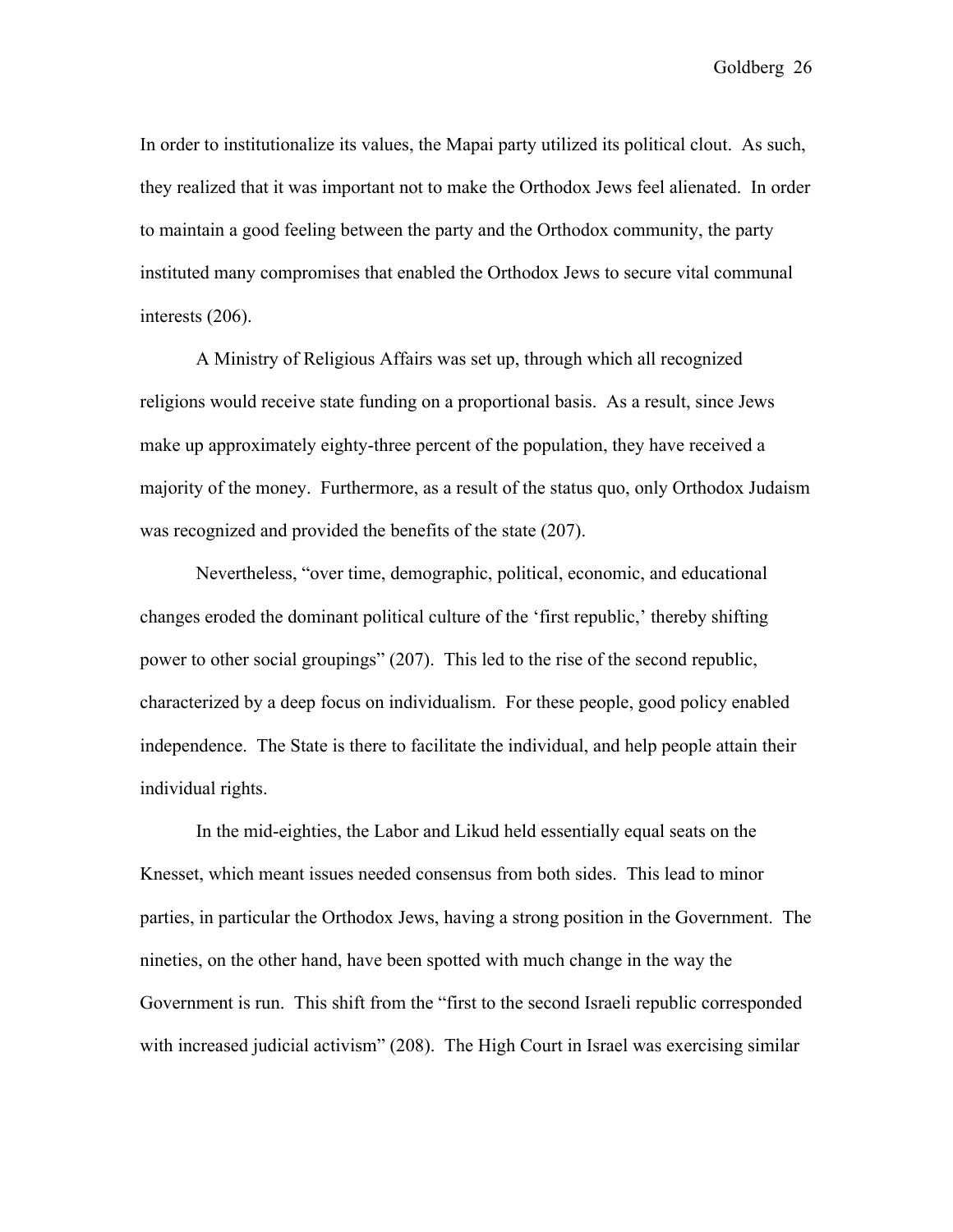power to that of the Supreme Court in America. In toe with the second Israeli republic, civil courts were now basing decisions on principles of individual rights.

This so-called Americanization of Israeli politics went even further, when in 1995 "the Justices took the revolutionary step of declaring that Israel no longer lacked a written constitution" (209). The Eleven Basic Laws that the Knesset often based its decisions on would serve as the nation's new constitution. Additionally, the Justices would have the authority to enforce these laws just like the American method of judicial review.

The Supreme Court is no longer viewed as non-partisan, though. And this lack of non-partisanship went even beyond the Jews in Israel. "By refusing to curtail governmental restrictions on the human rights of the Palestinians in the Occupied Areas, the Court was legitimizing suppression" (210).

Furthermore, Orthodox Jews began to view the "constitutional revolution" as a direct threat to their religious ideals. But, even though the majority of Israelis are not Orthodox, current civic culture is largely shaped by it. The Orthodox minority posses a strong control over electoral agencies as a result of the status quo. For the non-religious sector of society, the civil courts remained the only protection they had. Israel's Supreme Court has done its best to appease the general public, and constrain the Ministry of Religious Affairs, which is largely controlled by an Orthodox party.

Nevertheless, no matter how hard the secular try, the Orthodox possess strong administrative power. In many cases, the Orthodox Jews are seen as resisting the Americanization of Israel. Additionally, the courts do not allow the Ministry of Religious Affairs or the Religious Councils become "exclusive orthodox preserves" (210- 11).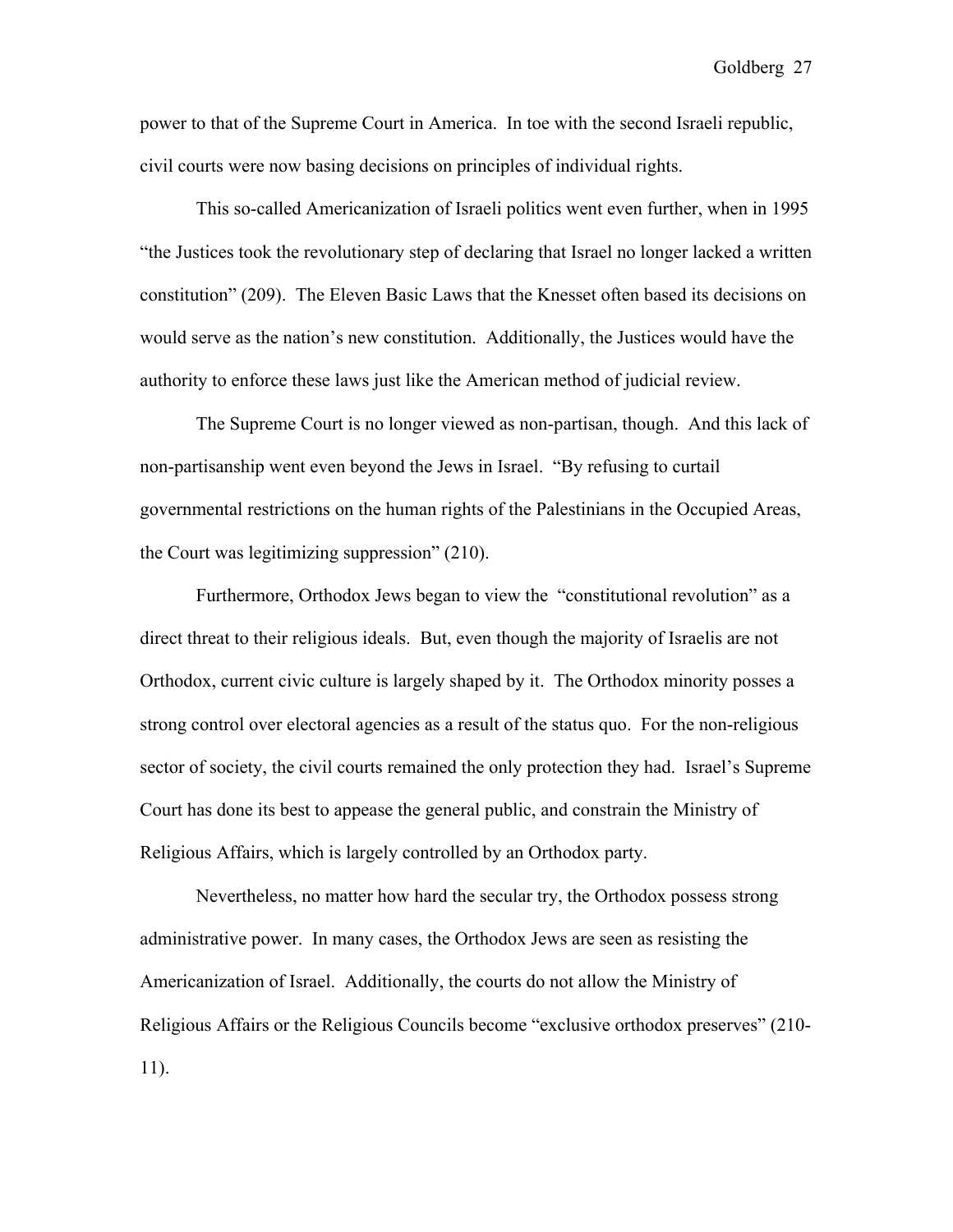As mentioned earlier, Orthodox political parties, as a result of the religious status quo, largely control the Ministry of Religious Affairs. They also largely control the Ministry of Education. This control results in a disproportionate channeling of money to religious groups.

Since the ultra-Orthodox Jews see many Supreme Court rulings as a threat, they run their own schools and communal organizations. As in the past, they also have a disproportionate amount of money given to them. Still, many ultra-Orthodox Jews refuse to participate in such secular institutions as National Service and the IDF (military). In 1998, through, the group was dealt a heavy blow, when the High Court ruled that fulltime yeshiva students could not legally be allowed to defer military drafting (213-15).

Thus, it can be explicitly seen why the Orthodox have come to disdain the Supreme Court since the start of the second Israeli republic. In 1999, the Shas party "launched a major campaign against the Supreme Court's rulings which impinged upon religious matters" (216). It remains debatable whether or not the campaign attained its goals.

In the end:

By proclaiming its intention to utilize the Basic Laws as a formal, superior, constitution, the Supreme Court made it much more difficult for the Orthodox to utilize the political processes to sustain their position. The net result is that the Orthodox groups feel that the Supreme Court is making it increasingly impossible for them to retain their accustomed place in Israeli society and even less likely for them ever to achieve their ultimate objective – a Jewish State firmly based upon an Orthodox understanding of halacha (223). in Knesset legislation.

# **CONCLUSIONS**

#### Are There Solutions to the Religion and State Problem?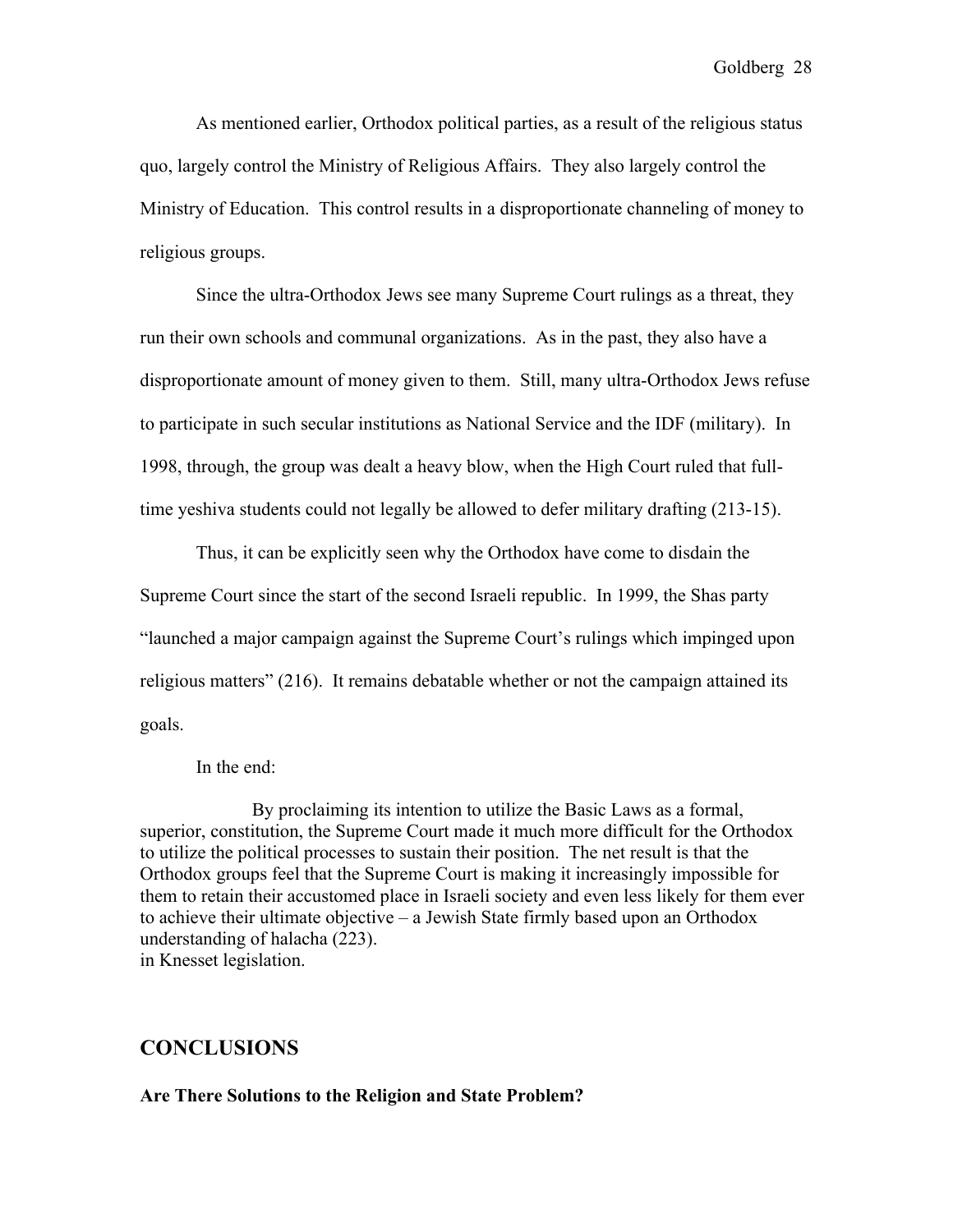"The fear that Israel may become a theocracy through the imposition of religious law by legislative or institutional means has been somewhat lessened in recent years" (Birnbaum 288). Some of the "remedies" mentioned previously may help improve the situation. Nevertheless, "reform of religious law, both plausible and viewed favorably by most parties concerned, is at best a tedious and slow process that may produce satisfactory results if accompanied by an easing of political aggressiveness by the religious parties" (289). The suggestion that the religious parties should withdraw from politics is purely theoretical, and would never happen – such an idea is beyond hopeful on the part of the non-religious groups. Additionally, a declaration of separation of religion and state in Israel would prove futile – the configuration of the political forces encourages the religious parties involvement at too high a level for this to happen. In order for the so-called deterioration of democracy in Israel to stop, "radical changes need to be made in the Cabinet formation and functioning" (209).

Truth be told, Israel's location on the map may be one of its greatest assets as far as stabilizing the internal government is concerned. Nevertheless, "outside motivations may need to be replaced by inner drives and constructive attitudes to the government" (293). That means a few changes would need to take place, such as the depoliticising of the civil service, electoral reform, and party amalgamation and polarization.

Overall, the threat of Israel becoming a theocracy as a result of religious law has unquestionably dwindled. Some of the solutions I have presented in this paper to Israel's religious "problem" may even help the situation. Nevertheless, the suggestion that the religious parties withdraw from the political realm is purely speculative, and would never really happen. Furthermore, the contention of the separation of religion and state, as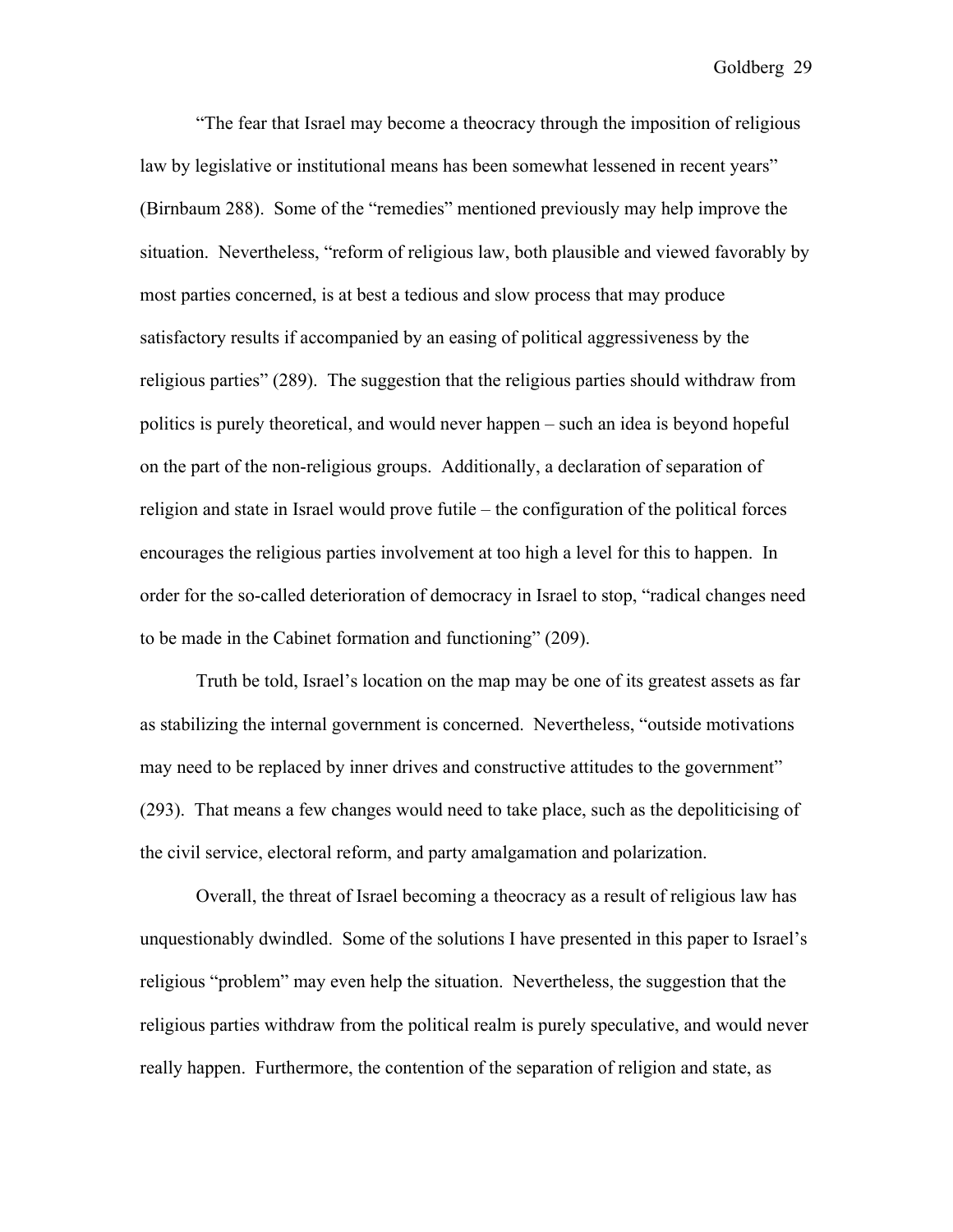prescribed by many of the secular Jews in Israel, would in fact not solve the problem either. Such a declaration would "be an empty gesture as long as the configuration of political forces encourages the religious parties to play a crucial role in the dynamics of coalition government" (290). In order for the democratic process in Israel to remain intact, radical changes may need to be introduced at the Cabinet level.

As mentioned earlier, the Nazi Holocaust served as the impetus for the need of a homeland, after six million Jews were viciously murdered. Thus, "a chief motivation for the creation of Israel can be found outside the territorial boundaries of the state" (291). Likewise, a "study of coalition government in Israel indicates that inner tensions and personality conflicts could rip the…state apart were it not for the threat to Israel's survival by neighboring Arab states" (291).

Some contend further that "clamping down on the civil service by eliminating patronage and neutralizing it politically would go a long way toward minimizing the destructive effects of coalition bargaining" (292). Furthermore, there are those who believe reforming the electoral system in Israel will have problems. Former Prime Minister David Ben Gurion proposed the following: numerous single member constituencies with majority representation should replace the system of Proportional Representation, where the whole country is one constituency. However, its practical application faces many difficulties. First, an absolute majority is necessary to amend electoral law. Second, if a two-party system were created in Israel, a permanent religious government might be created. Third, the proposed change does not guarantee the evolvement of a two-party system. And finally, the two-party system has no inherent merit (294).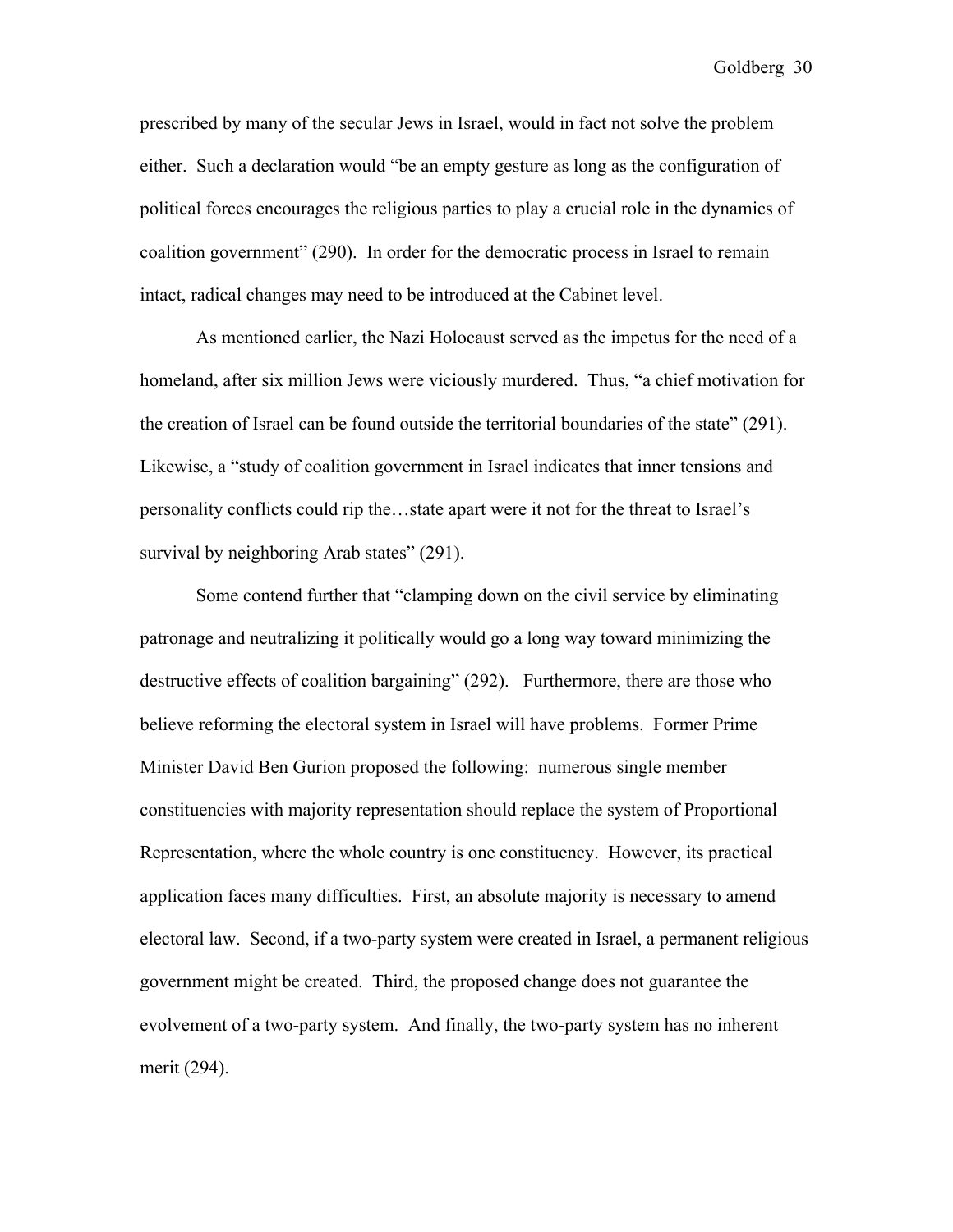There are also those in Israel – in particular, the responsible political leadership – who have placed hope in the idea that progressive mergers between parties will lead to the eventual polarization of the political forces. This trend, however, has been accompanied by depolarization. This phenomenon, though, accompanied by other favorable trends, could prove very beneficial to the foundation of democracy in Israel.

## Are Judaism and Democracy Compatible?

In the end, a single question remains: what makes democracy work in Israel? Perhaps the most telling answer may be in the people's will to survive, and the moral basis on which the country was founded. Democracy itself "pre-supposes a moral basis and background" and it is "moral before it is political" (Witt 7). Without this virtue, the people living in a Democracy will fall, regardless of the status of the State. As Rabbi Louis Witt so aptly puts it in his *Judaism and Democracy*, "democracy is, after all, not primarily political…a man craves to be free not merely as a citizen, but as a personality…he craves to live his own life in his own way. The democratic state insures such freedom" (8), regardless of how religious or irreligious one may be.

Along these lines, then, democracy is the epitome of Judaism. Judaism strives for, and has these same goals, in mind. As such, it may be impossible to separate religion and democracy entirely, if at all. The conclusion, then, is that the two are mutually beneficial and in fact, partly one in the same. While they may be separated to a degree, they depend on each other, particularly in a Jewish state, to work properly. If one were missing, who knows if a democratic Israel would still be around today?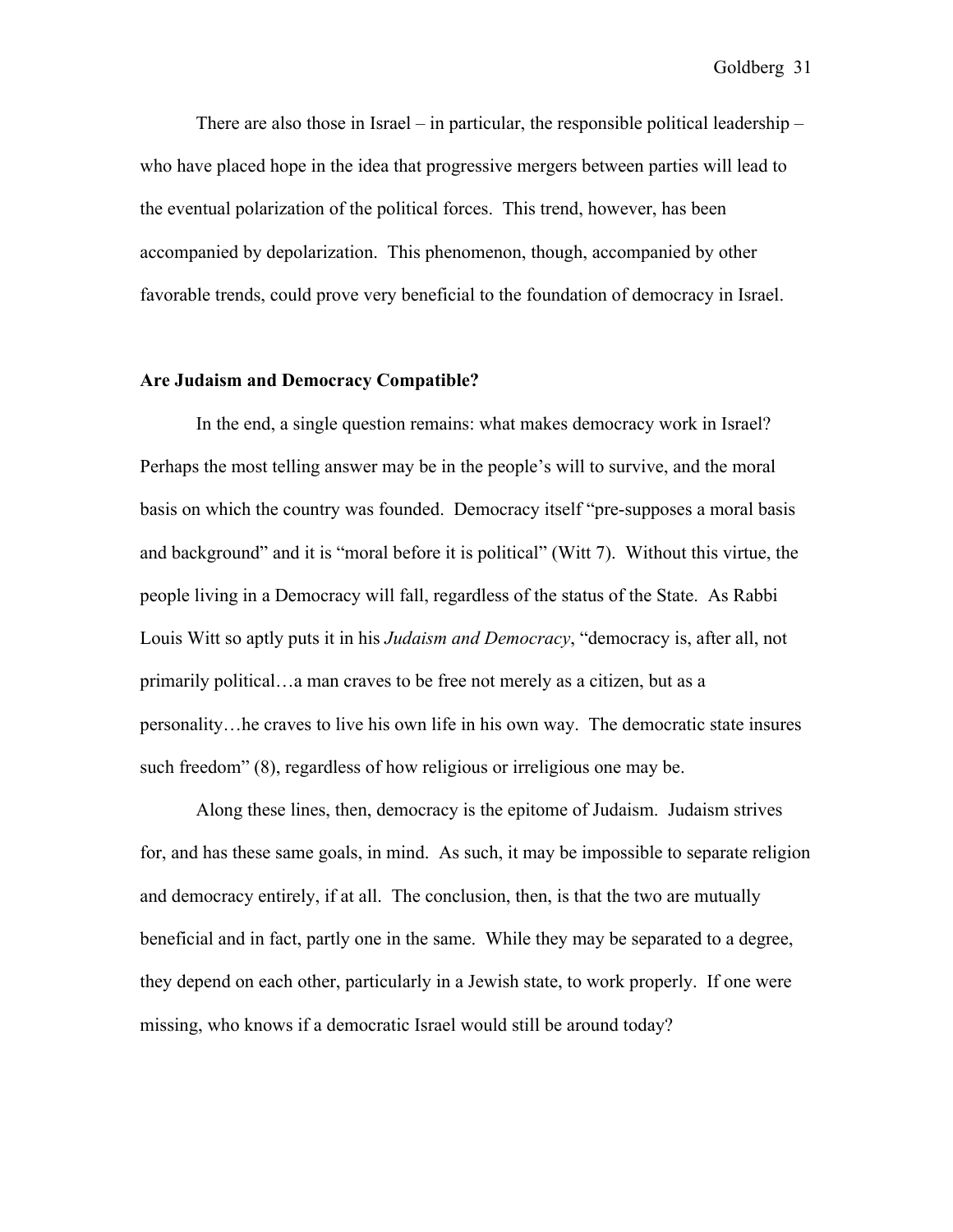#### Works Cited

- Birnbaum, Ervin. *The Politics of Compromise: State and Religion in Israel.* New Jersey: Associated University Press, 1970.
- Cohen, Asher and Bernard Susser. *Israel and the Politics of Jewish Identity: The Secular-Religious Impasse.* Maryland: The Johns Hopkins University Press, 2000.
- Don-Yehiya, Eliezer. *Religion and Political Accommodation in Israel.* Jerusalem: Ahva Cooperative Press, 1999.
- Edelman, Martin. "A Portion of Animosity: The Politics of the Disestablishment of Religion in Israel." *Israel Studies*; vol. 5 no. 1 (2000): 204-223.
- Garfinkle, Adam. *Politics and Society in Modern Israel: Myths and Realities.* New York: M.E. Sharpe, 1997.
- Goldman, Eliezer. *Religious Issues in Israel's Political Life.* Jerusalem: Jerusalem Post Press, 1964.
- Liebman, Charles S. *Religion, Democracy, and Israeli Society.* Amsterdam: Overseas Publishers Association, 1997.
- Sharkansky, Ira. *Rituals of Conflict: Religion, Politics, and Public Policy in Israel.* London: Lynne Publishers, 1996.
- Sharkansky, Ira. *The Politics of Religion and the Religion of Politics: Looking at Israel.* New York: Lexington Books, 2000.
- Tessler, Mark. *Religious Resurgence and Politics in the Contemporary World*. New York: State University of New York Press, 1990.